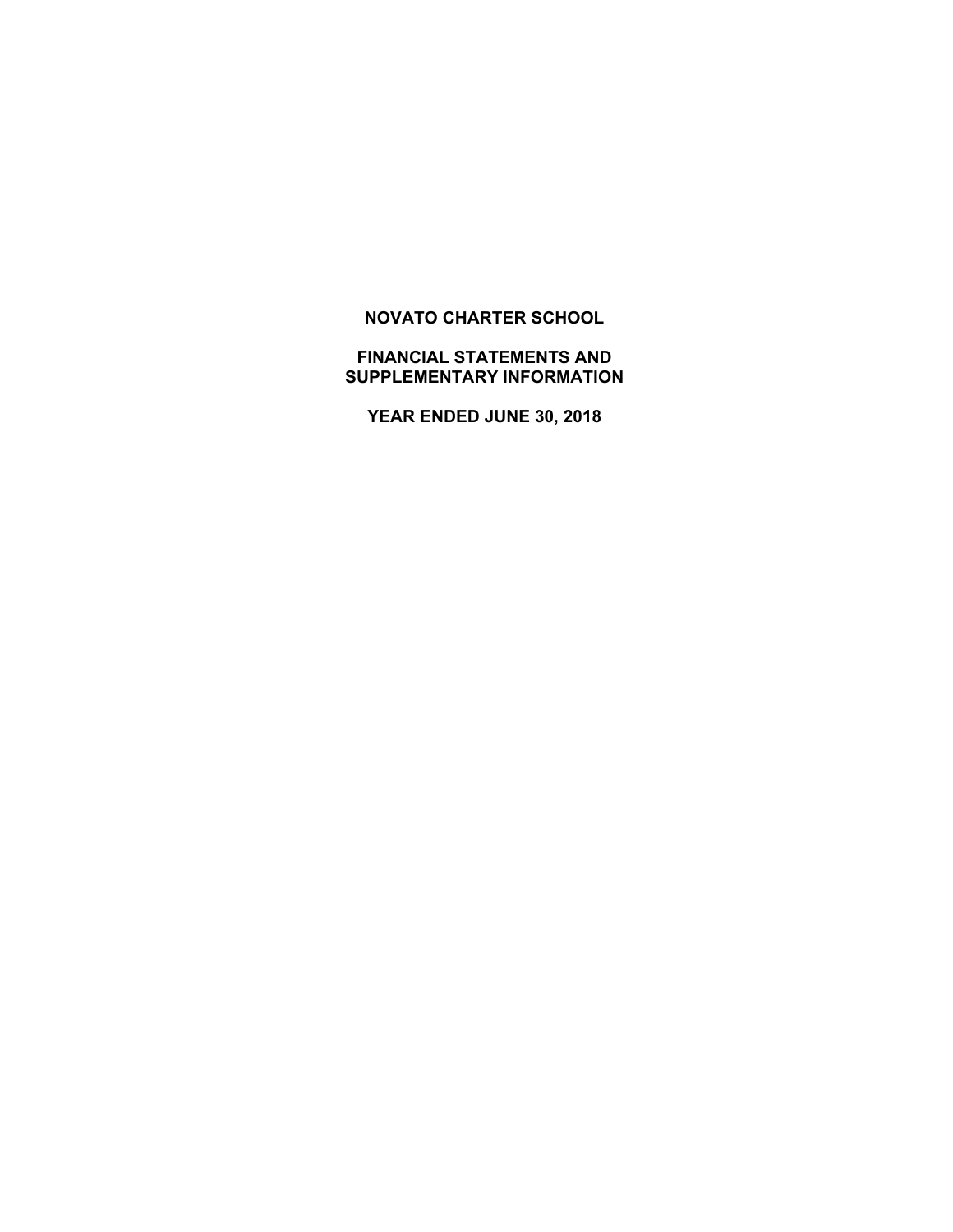## **NOVATO CHARTER SCHOOL TABLE OF CONTENTS YEAR ENDED JUNE 30, 2018**

| <b>INDEPENDENT AUDITORS' REPORT</b>                                                                                                                                                                                                                     | 1               |
|---------------------------------------------------------------------------------------------------------------------------------------------------------------------------------------------------------------------------------------------------------|-----------------|
| <b>BASIC FINANCIAL STATEMENTS</b>                                                                                                                                                                                                                       |                 |
| <b>STATEMENT OF FINANCIAL POSITION</b>                                                                                                                                                                                                                  | $\mathbf{3}$    |
| <b>STATEMENT OF ACTIVITIES</b>                                                                                                                                                                                                                          | 4               |
| <b>STATEMENT OF CASH FLOWS</b>                                                                                                                                                                                                                          | 5               |
| <b>STATEMENT OF FUNCTIONAL EXPENSES</b>                                                                                                                                                                                                                 | $6\phantom{1}6$ |
| <b>NOTES TO FINANCIAL STATEMENTS</b>                                                                                                                                                                                                                    | $\overline{7}$  |
| <b>SUPPLEMENTARY INFORMATION</b>                                                                                                                                                                                                                        |                 |
| <b>LOCAL EDUCATION AGENCY ORGANIZATION STRUCTURE</b>                                                                                                                                                                                                    | 14              |
| <b>SCHEDULE OF INSTRUCTIONAL TIME</b>                                                                                                                                                                                                                   | 15              |
| <b>SCHEDULE OF AVERAGE DAILY ATTENDANCE</b>                                                                                                                                                                                                             | 16              |
| <b>RECONCILIATION OF ANNUAL FINANCIAL REPORT WITH AUDITED</b><br><b>FINANCIAL STATEMENTS</b>                                                                                                                                                            | 17              |
| <b>NOTES TO SUPPLEMENTARY INFORMATION</b>                                                                                                                                                                                                               | 18              |
| <b>INDEPENDENT AUDITORS' REPORT ON INTERNAL CONTROL OVER</b><br><b>FINANCIAL REPORTING AND ON COMPLIANCE AND OTHER MATTERS</b><br><b>BASED ON AN AUDIT OF FINANCIAL STATEMENTS PERFORMED IN</b><br><b>ACCORDANCE WITH GOVERNMENT AUDITING STANDARDS</b> | 19              |
| <b>INDEPENDENT AUDITORS' REPORT ON STATE COMPLIANCE</b>                                                                                                                                                                                                 | 21              |
| <b>SCHEDULE OF FINDINGS AND QUESTIONED COSTS</b>                                                                                                                                                                                                        | 23              |
| <b>SUMMARY SCHEDULE OF PRIOR AUDIT FINDINGS</b>                                                                                                                                                                                                         |                 |
|                                                                                                                                                                                                                                                         | 24              |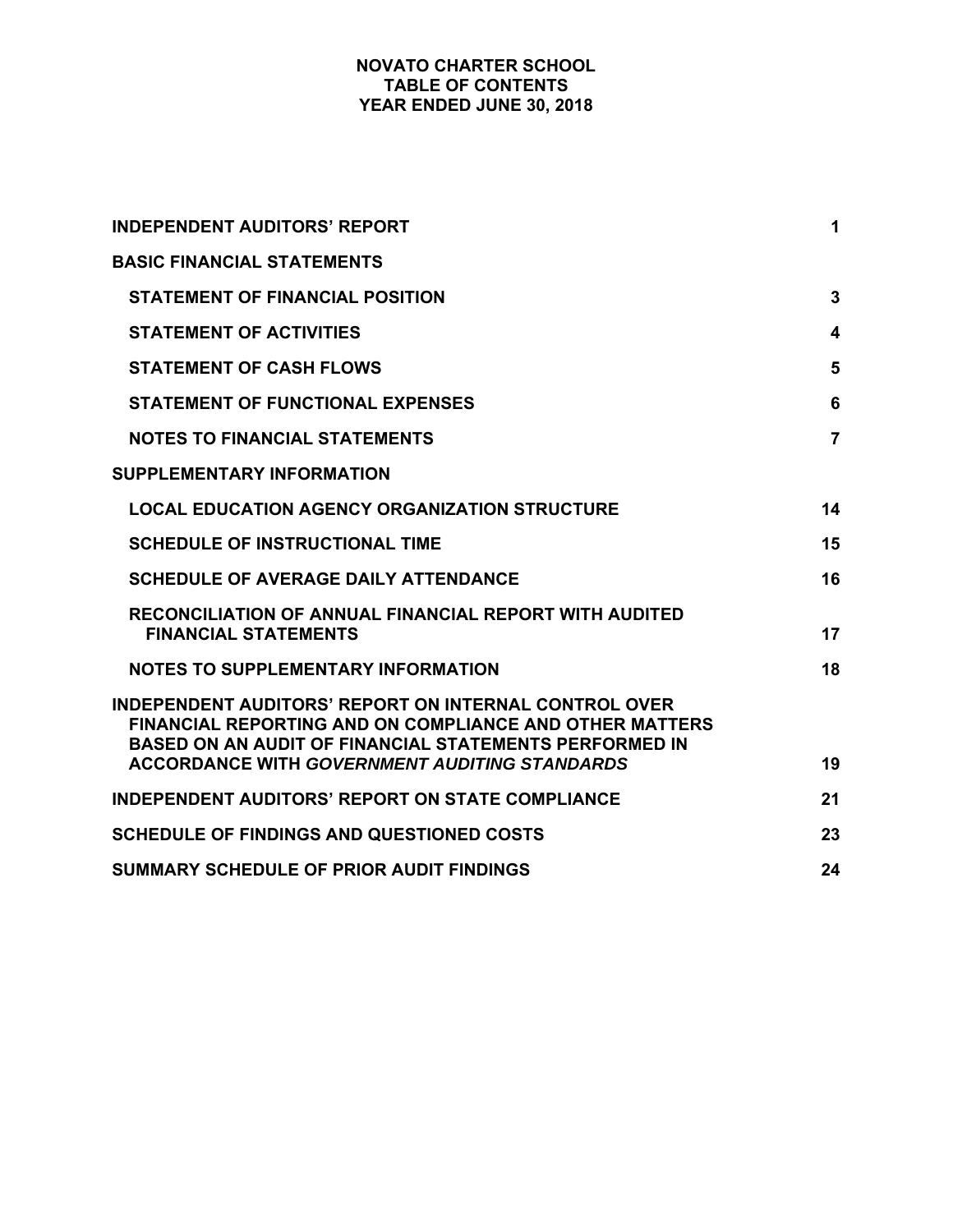

CliftonLarsonAllen LLP CLAconnect.com

## **INDEPENDENT AUDITORS' REPORT**

Board of Directors Novato Charter School Novato, California

## **Report on the Financial Statements**

We have audited the accompanying financial statements of Novato Charter School (the School), a California nonprofit public benefit corporation, which comprise the statement of financial position as of June 30, 2018, and the related statements of activities, cash flows, and functional expenses for the year then ended, and the related notes to the financial statements.

## *Management's Responsibility for the Financial Statements*

Management is responsible for the preparation and fair presentation of these financial statements in accordance with accounting principles generally accepted in the United States of America; this includes the design, implementation, and maintenance of internal control relevant to the preparation and fair presentation of financial statements that are free from material misstatement, whether due to fraud or error.

#### *Auditors' Responsibility*

Our responsibility is to express an opinion on these financial statements based on our audit. We conducted our audit in accordance with auditing standards generally accepted in the United States of America and the standards applicable to financial audits contained in *Government Auditing Standards*, issued by the Comptroller General of the United States. Those standards require that we plan and perform the audit to obtain reasonable assurance about whether the financial statements are free of material misstatement.

An audit involves performing procedures to obtain audit evidence about the amounts and disclosures in the financial statements. The procedures selected depend on the auditors' judgment, including the assessment of the risks of material misstatement of the financial statements, whether due to fraud or error. In making those risk assessments, the auditor considers internal control relevant to the entity's preparation and fair presentation of the financial statements in order to design audit procedures that are appropriate in the circumstances, but not for the purpose of expressing an opinion on the effectiveness of the entity's internal control. Accordingly, we express no such opinion. An audit also includes evaluating the appropriateness of accounting policies used and the reasonableness of significant accounting estimates made by management, as well as evaluating the overall presentation of the financial statements.

We believe that the audit evidence we have obtained is sufficient and appropriate to provide a basis for our audit opinion.

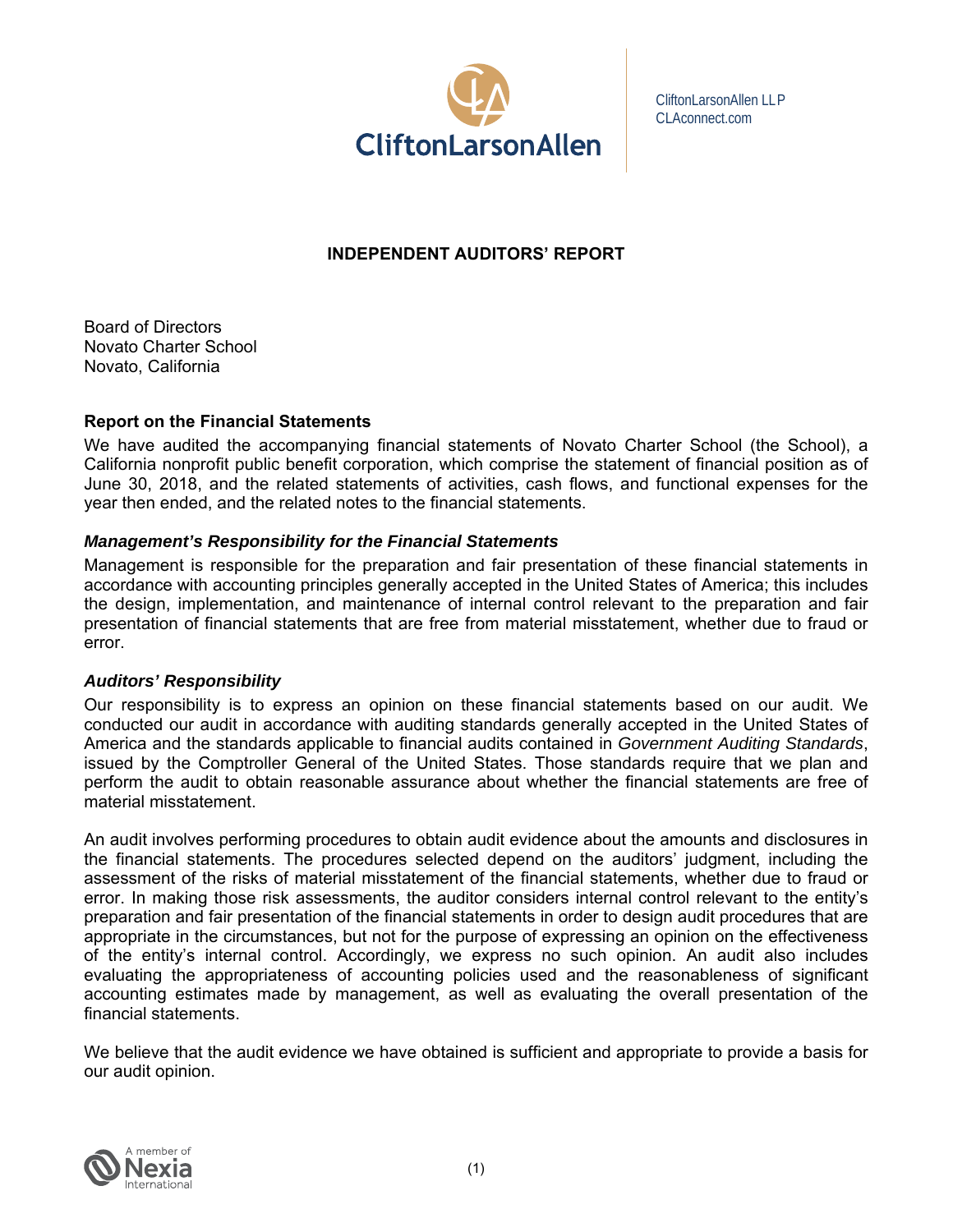## *Opinion*

In our opinion, the financial statements referred to on page 1 present fairly, in all material respects, the financial position of the School as of June 30, 2018, and the changes in its net assets and its cash flows for the year then ended in accordance with accounting principles generally accepted in the United States of America.

## *Other Matters*

## *Supplementary Information*

Our audit was conducted for the purpose of forming an opinion on the School's financial statements as a whole. The accompanying supplementary schedules are presented for purposes of additional analysis and are not a required part of the basic financial statements. Such information is the responsibility of management and was derived from and relates directly to the underlying accounting and other records used to prepare the financial statements. The information has been subjected to the auditing procedures applied in the audit of the financial statements and certain additional procedures, including comparing and reconciling such information directly to the underlying accounting and other records used to prepare the financial statements or to the financial statements themselves, and other additional procedures in accordance with auditing standards generally accepted in the United States of America. In our opinion, the information is fairly stated, in all material respects, in relation to the financial statements as a whole.

## **Other Reporting Required by** *Government Auditing Standards*

In accordance with *Government Auditing Standards*, we have also issued a report dated November 21, 2018 on our consideration of the School's internal control over financial reporting and on our tests of its compliance with certain provisions of laws, regulations, contracts, and grant agreements and other matters. The purpose of that report is solely to describe the scope of our testing of internal control over financial reporting and compliance and the results of that testing, and not to provide an opinion on the effectiveness on the School's internal control over financial reporting or on compliance. That report is an integral part of an audit performed in accordance with *Government Auditing Standards* in considering the School's internal control over financial reporting and compliance.

## **CliftonLarsonAllen LLP**

Glendora, California November 21, 2018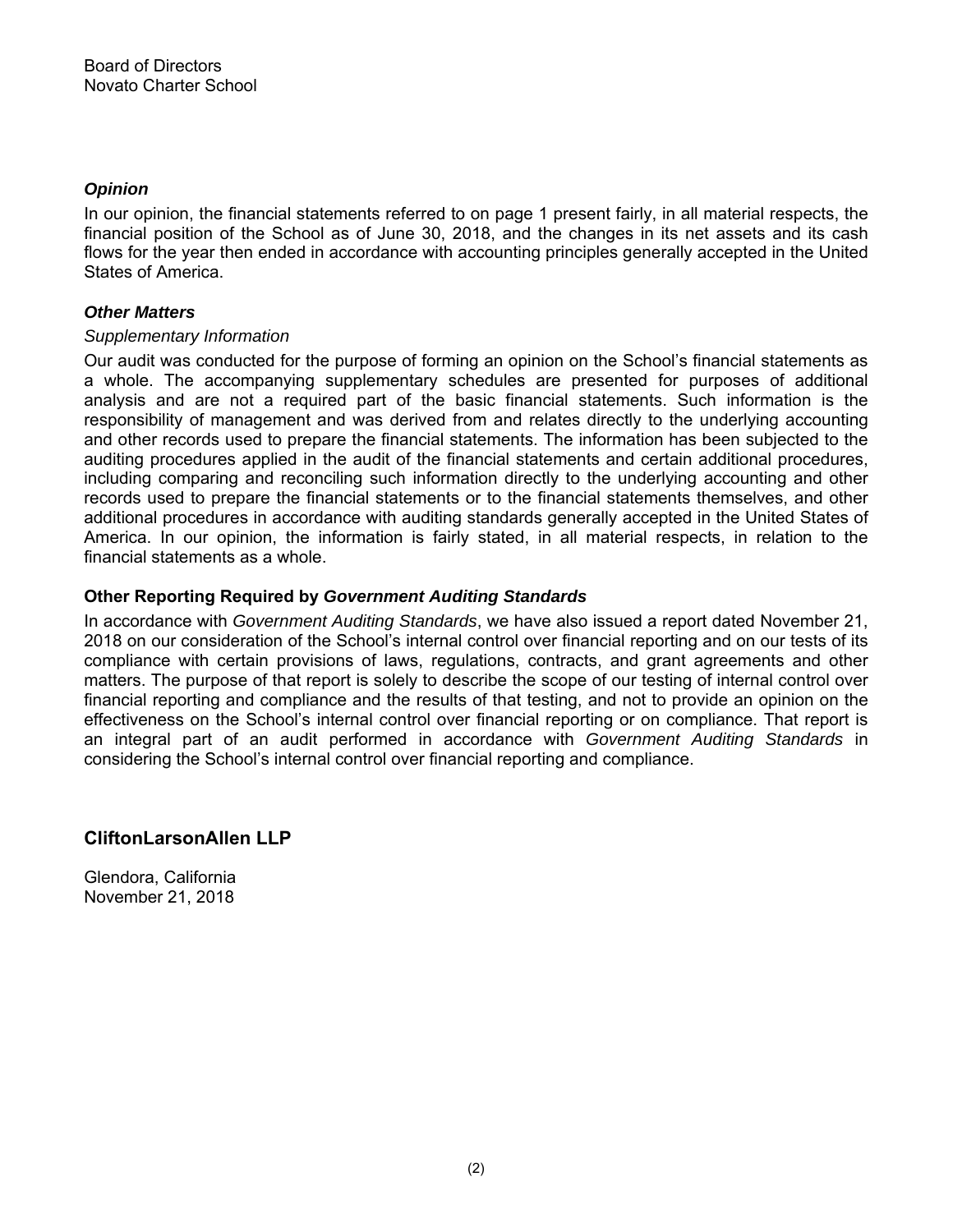## **NOVATO CHARTER SCHOOL STATEMENT OF FINANCIAL POSITION JUNE 30, 2018**

#### **ASSETS**

| <b>CURRENT ASSETS</b>                    |                   |           |
|------------------------------------------|-------------------|-----------|
| Cash and Cash Equivalents                | \$                | 642,357   |
| Accounts Receivable - Federal and State  |                   | 42,621    |
| Accounts Receivable - Other              |                   | 1,985     |
| <b>Total Current Assets</b>              |                   | 686,963   |
| <b>LONG-TERM ASSETS</b>                  |                   |           |
| Property, Plant, and Equipment, Net      |                   | 487,374   |
| <b>Total Long-Term Assets</b>            |                   | 487,374   |
| <b>Total Assets</b>                      |                   | 1,174,337 |
| <b>LIABILITIES AND NET ASSETS</b>        |                   |           |
| <b>CURRENT LIABILITIES</b>               |                   |           |
| Accounts Payable and Accrued Liabilities | $\overline{\Phi}$ | 456,366   |
| <b>Total Current Liabilities</b>         |                   | 456,366   |
| <b>NET ASSETS</b>                        |                   |           |
| Unrestricted                             |                   | 717,971   |
| <b>Total Net Assets</b>                  |                   | 717,971   |
| <b>Total Liabilities and Net Assets</b>  |                   | 1,174,337 |
|                                          |                   |           |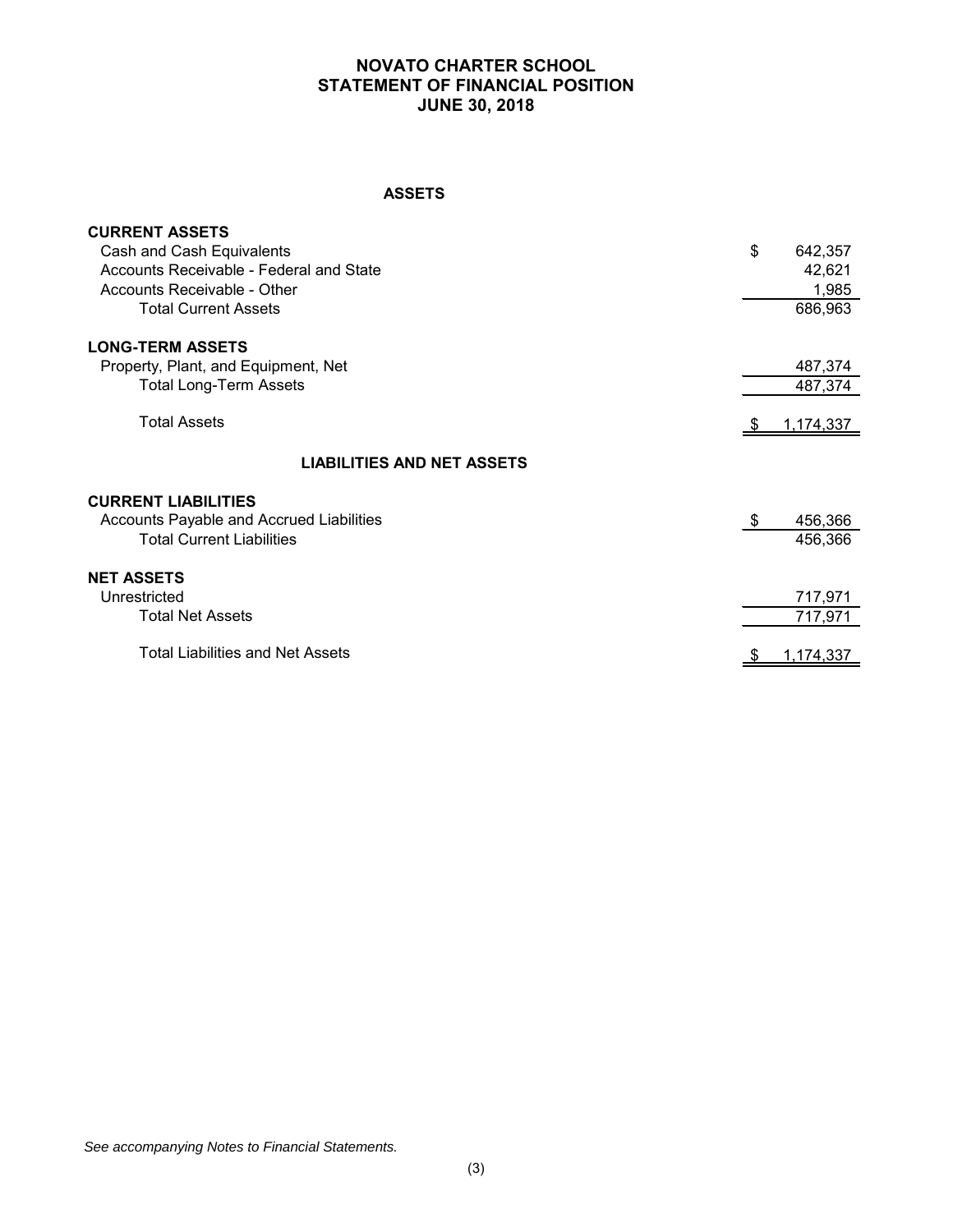## **NOVATO CHARTER SCHOOL STATEMENT OF ACTIVITIES YEAR ENDED JUNE 30, 2018**

| <b>REVENUES</b>                              |               |
|----------------------------------------------|---------------|
| State Revenue:                               |               |
| State Aid                                    | \$<br>983,721 |
| <b>Other State Revenue</b>                   | 153,014       |
| Local Revenue:                               |               |
| In-Lieu Property Tax Revenue                 | 974,037       |
| Contributions                                | 302,500       |
| Interest Income                              | 3,185         |
| <b>Other Revenue</b>                         | 6,453         |
| <b>Total Revenues</b>                        | 2,422,910     |
| <b>EXPENSES</b>                              |               |
| <b>Program Services</b>                      | 2,070,099     |
| Management and General                       | 375,002       |
| <b>Total Expenses</b>                        | 2,445,101     |
| <b>CHANGE IN UNRESTRICTED NET ASSETS</b>     | (22, 191)     |
| Net Unrestricted Assets - Beginning of Year  | 740,162       |
| <b>NET UNRESTRICTED ASSETS - END OF YEAR</b> | \$<br>717,971 |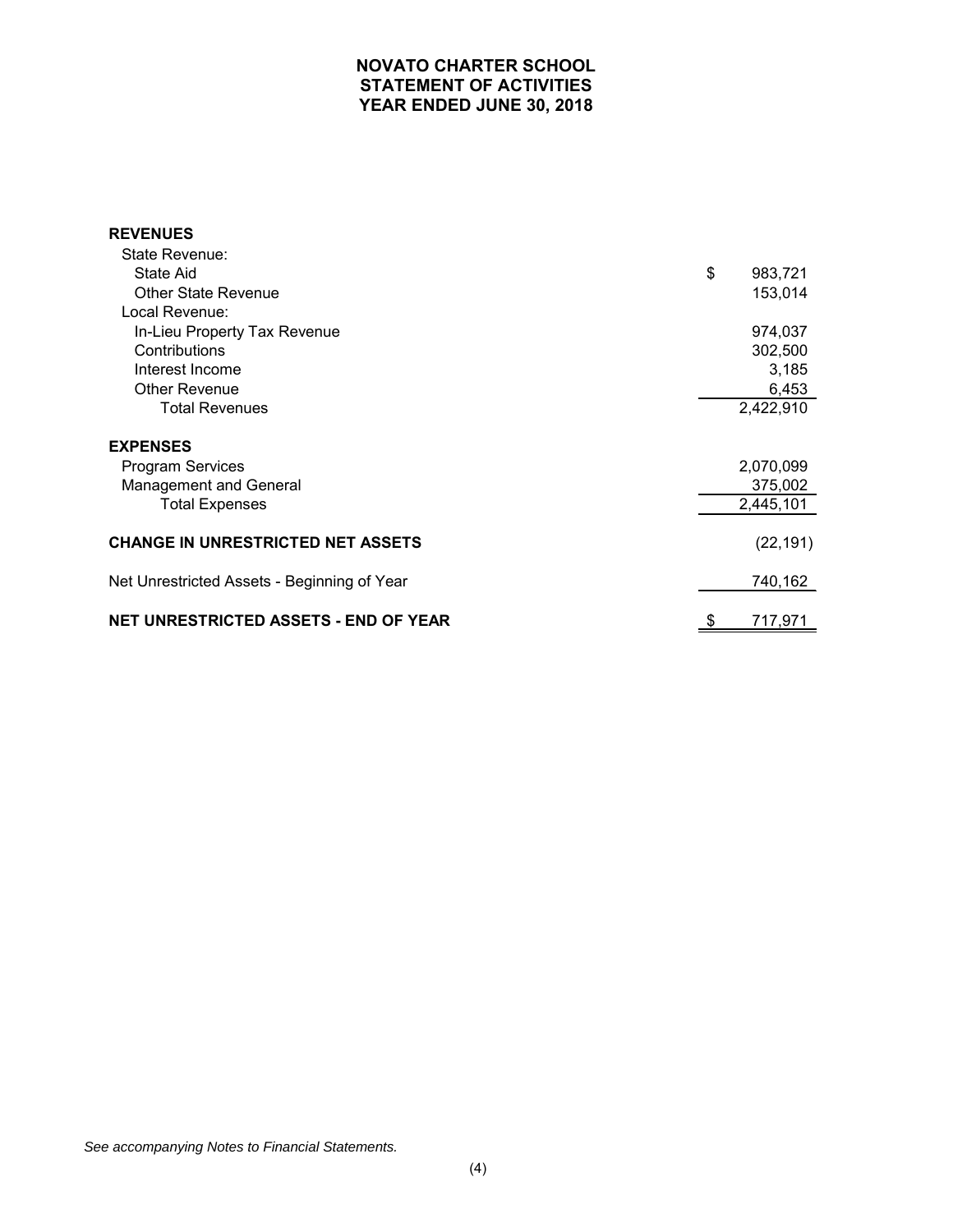## **NOVATO CHARTER SCHOOL STATEMENT OF CASH FLOWS YEAR ENDED JUNE 30, 2018**

| <b>CASH FLOWS FROM OPERATING ACTIVITIES</b><br>Change in Net Assets<br>Adjustments to Reconcile Change in Net Assets to Net Cash<br>Provided by Operating Activities: | \$ | (22, 191)              |
|-----------------------------------------------------------------------------------------------------------------------------------------------------------------------|----|------------------------|
| Depreciation                                                                                                                                                          |    | 30,312                 |
| Change in Operating Assets:<br>Accounts Receivable - Federal and State<br>Change in Operating Liabilities:                                                            |    | 31,796                 |
| Accounts Payable and Accrued Liabilities                                                                                                                              |    | 128,984                |
| Net Cash Provided by Operating Activities                                                                                                                             |    | 168,901                |
| <b>CASH FLOWS FROM FINANCING ACTIVITIES</b>                                                                                                                           |    |                        |
| Repayments of Debt<br>Net Cash Used by Financing Activities                                                                                                           |    | (10, 207)<br>(10, 207) |
|                                                                                                                                                                       |    |                        |
| <b>NET CHANGE IN CASH AND CASH EQUIVALENTS</b>                                                                                                                        |    | 158,694                |
| Cash and Cash Equivalents - Beginning of Year                                                                                                                         |    | 483,663                |
| <b>CASH AND CASH EQUIVALENTS - END OF YEAR</b>                                                                                                                        |    | 642,357                |
| SUPPLEMENTAL DISCLOSURE OF CASH FLOW INFORMATION<br>Cash Paid for Interest During Fiscal Year                                                                         | S  | 49                     |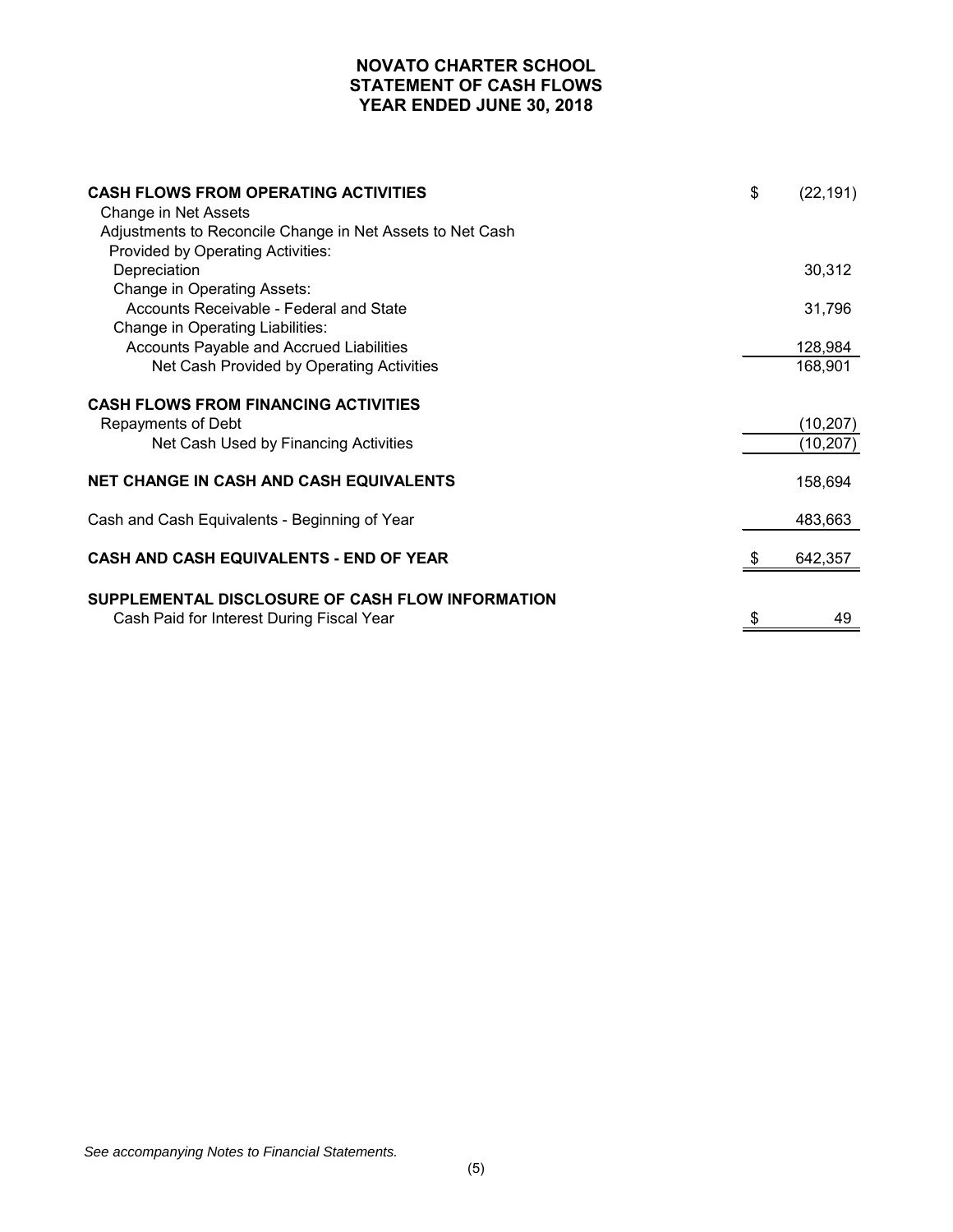## **NOVATO CHARTER SCHOOL STATEMENT OF FUNCTIONAL EXPENSES YEAR ENDED JUNE 30, 2018**

|                                        | Program<br>Management<br><b>Services</b><br>and General |           | Total<br><b>Expenses</b> |         |    |           |
|----------------------------------------|---------------------------------------------------------|-----------|--------------------------|---------|----|-----------|
|                                        |                                                         |           |                          |         |    |           |
| Salaries and Wages                     | \$                                                      | 1,153,429 | \$                       | 206,952 | \$ | 1,360,381 |
| Pension Expense                        |                                                         | 160,027   |                          | 27,662  |    | 187,689   |
| <b>Other Employee Benefits</b>         |                                                         | 146,995   |                          | 19,738  |    | 166,733   |
| Payroll Taxes                          |                                                         | 32,328    |                          | 13,891  |    | 46,219    |
| <b>Management Fees</b>                 |                                                         |           |                          | 61,154  |    | 61,154    |
| <b>Accounting Expenses</b>             |                                                         |           |                          | 8,475   |    | 8,475     |
| <b>Instructional Materials</b>         |                                                         | 32,516    |                          |         |    | 32,516    |
| <b>Other Fees for Services</b>         |                                                         | 343,669   |                          |         |    | 343,669   |
| Advertising and Promotion Expenses     |                                                         |           |                          | 700     |    | 700       |
| <b>Office Expenses</b>                 |                                                         | 16,072    |                          | 9,401   |    | 25,473    |
| Printing and Postage Expenses          |                                                         |           |                          |         |    |           |
| <b>Information Technology Expenses</b> |                                                         | 7,235     |                          |         |    | 7,235     |
| <b>Occupancy Expenses</b>              |                                                         | 129,339   |                          |         |    | 129,339   |
| <b>Interest Expense</b>                |                                                         |           |                          | 49      |    | 49        |
| <b>Depreciation Expense</b>            |                                                         | 30,312    |                          |         |    | 30,312    |
| <b>Insurance Expense</b>               |                                                         |           |                          | 9,784   |    | 9,784     |
| <b>Other Expenses</b>                  |                                                         | 18,177    |                          | 10,962  |    | 29,139    |
|                                        |                                                         |           |                          |         |    |           |
| Total                                  |                                                         | 2,070,099 | S                        | 375,002 |    | 2,445,101 |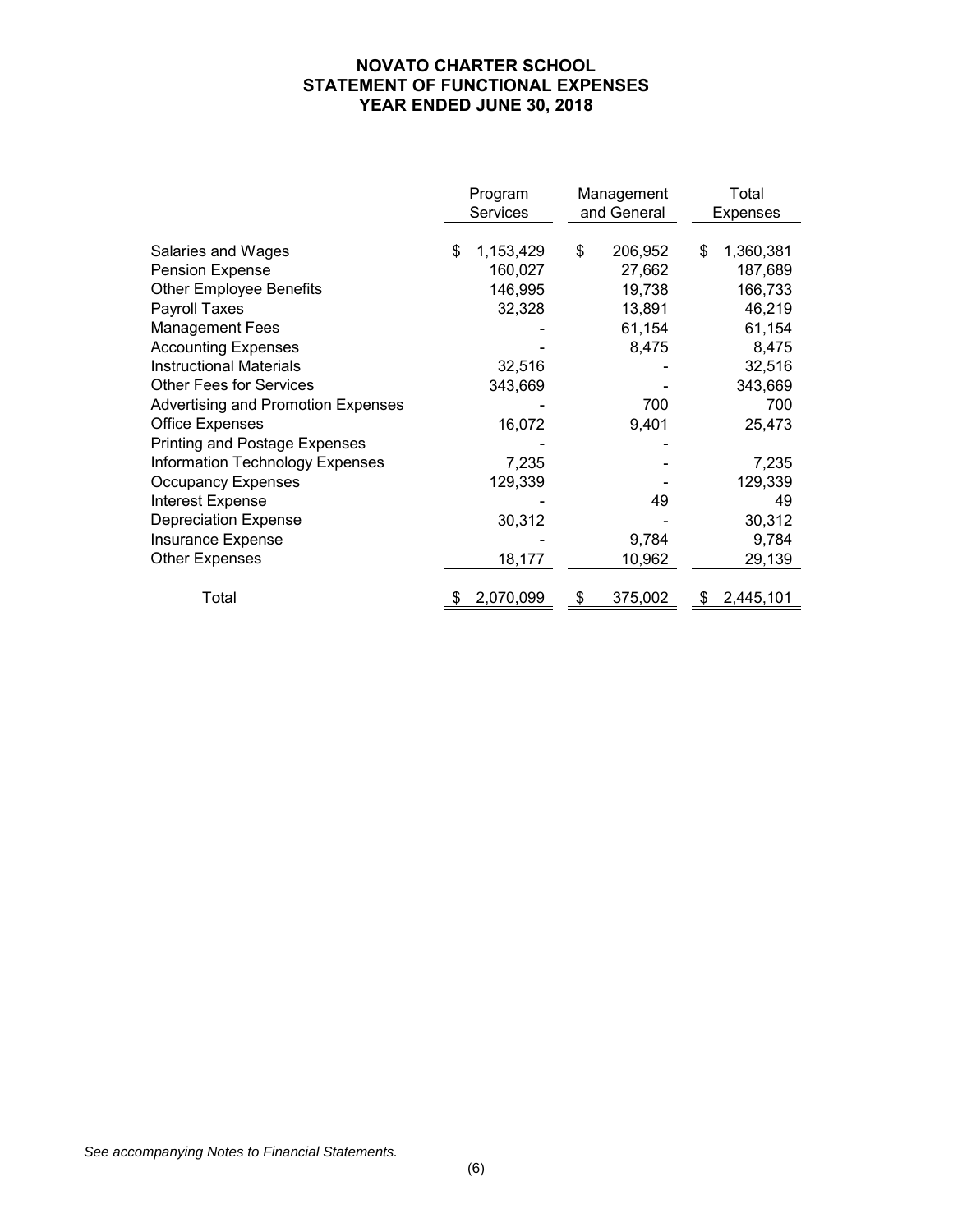## **NOTE 1 SUMMARY OF SIGNIFICANT ACCOUNTING POLICIES**

## **Nature of Activities**

Novato Charter School (the School) is a California nonprofit public benefit corporation and is organized to manage and operate a public K-8 charter school. The School is a community of parents and teachers using educational methods that inspire creativity, critical thinking, and motivated learning. The School began serving students in August 1996 and is sponsored by the Novato Unified School District (the District).

The School is funded principally through state of California public education monies received through the California Department of Education and the District. The charter may be revoked by the District for material violations of the charter, failure to meet pupil outcomes identified in the charter, failure to meet generally accepted standards of fiscal management, or violation of any provision of the law.

## **Cash and Cash Equivalents**

The School defines its cash and cash equivalents to include only cash on hand, demand deposits, and liquid investments with original maturities of three months or less.

#### **Use of Estimates**

The preparation of financial statements in conformity with accounting principles generally accepted in the United States of America requires management to make estimates and assumptions that affect the reported amounts of assets, liabilities, and disclosures. Accordingly, actual results could differ from those estimates.

#### **Basis of Accounting**

The financial statements have been prepared on the accrual method of accounting and accordingly reflect all significant receivables and liabilities.

#### **Functional Allocation of Expenses**

Costs of providing the School's programs and other activities have been presented in the statement of functional expenses. During the year, such costs are accumulated into separate groupings as either direct or indirect. Indirect or shared costs are allocated among program and support services by a method that best measures the relative degree of benefit.

#### **Basis of Presentation**

The accompanying financial statements have been prepared in conformity with accounting principles generally accepted in the United States as prescribed by the Financial Accounting Standards Board.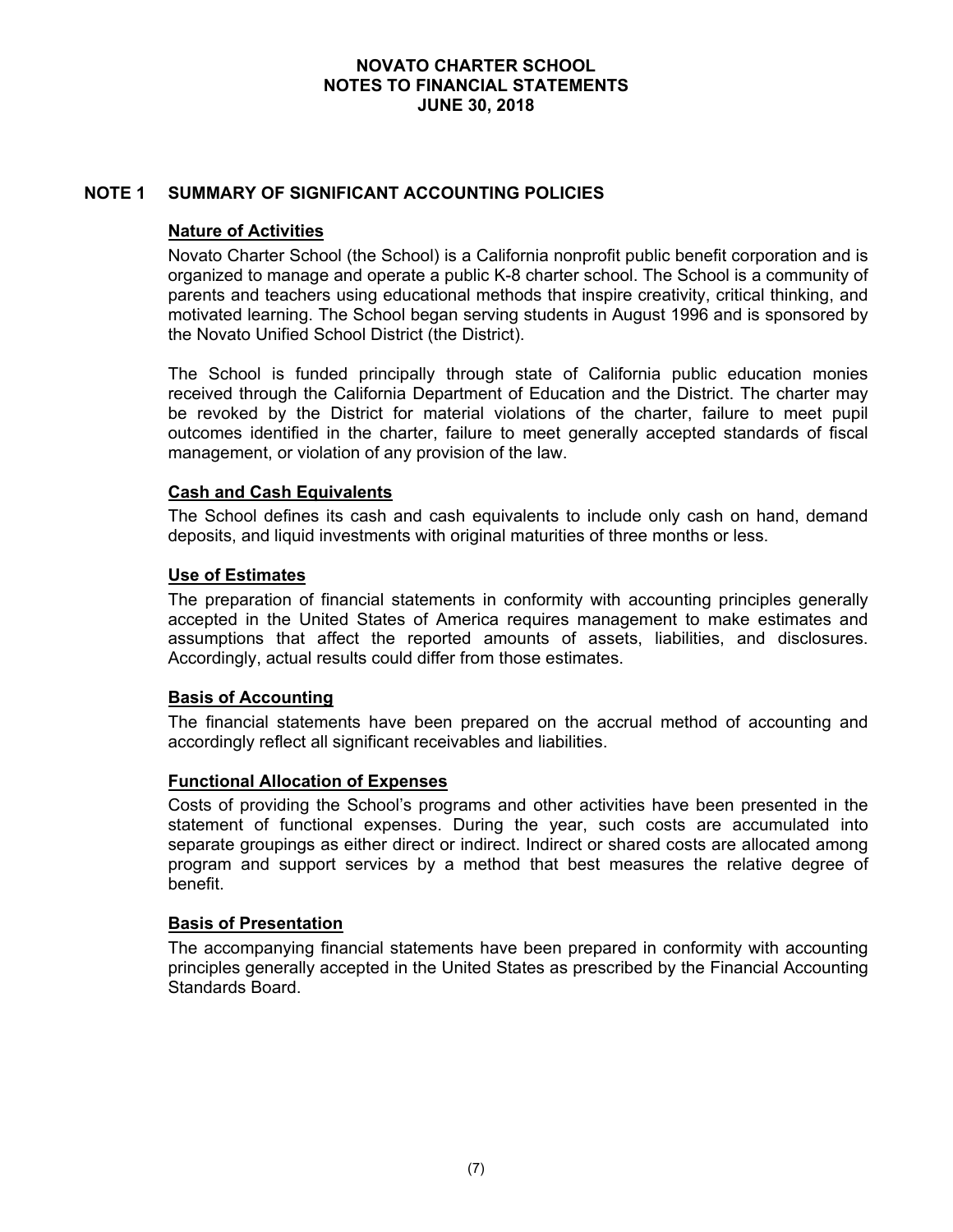## **NOTE 1 SUMMARY OF SIGNIFICANT ACCOUNTING POLICIES (CONTINUED)**

#### **Net Asset Classes**

The School is required to report information regarding its financial position and activities according to three classes of net assets: unrestricted, temporarily restricted, and permanently restricted. Net assets of the School are defined as:

#### Unrestricted

All resources over which the governing board has discretionary control to use in carrying on the general operations of the School.

#### Temporarily Restricted

These net assets are restricted by donors to be used for specific purposes. The School does not currently have any temporarily restricted net assets.

#### Permanently Restricted

These net assets are permanently restricted by donors and cannot be used by the School. The School does not currently have any permanently restricted net assets.

#### **Receivables**

Accounts receivable primarily represent amounts due from federal and state governments as of June 30, 2018. Management believes that all receivables are fully collectible; therefore, no provisions for uncollectible accounts were recorded.

#### **Property, Plant, and Equipment**

Property, plant, and equipment are stated at cost if purchased or at estimated fair market value if donated. Depreciation is provided on a straight-line basis over the estimated useful lives of the asset.

#### **Property Taxes**

Secured property taxes attach as an enforceable lien on property as of January 1. Taxes are levied on September 1 and are payable in two installments on or before November 1 and February 1. Unsecured property taxes are not a lien against real property and are payable in one installment on or before August 31. The County bills and collects property taxes for all taxing agencies within the County and distributes these collections to the various agencies. The sponsor agency of the School is required by law to provide in-lieu property tax payments on a monthly basis, from August through July. The amount paid per month is based upon an allocation per student, with a specific percentage to be paid each month.

#### **Compensated Absences**

The School does not allow employees to carryover unused vacation. Accordingly, there were no accumulated compensated absence benefits at June 30, 2018.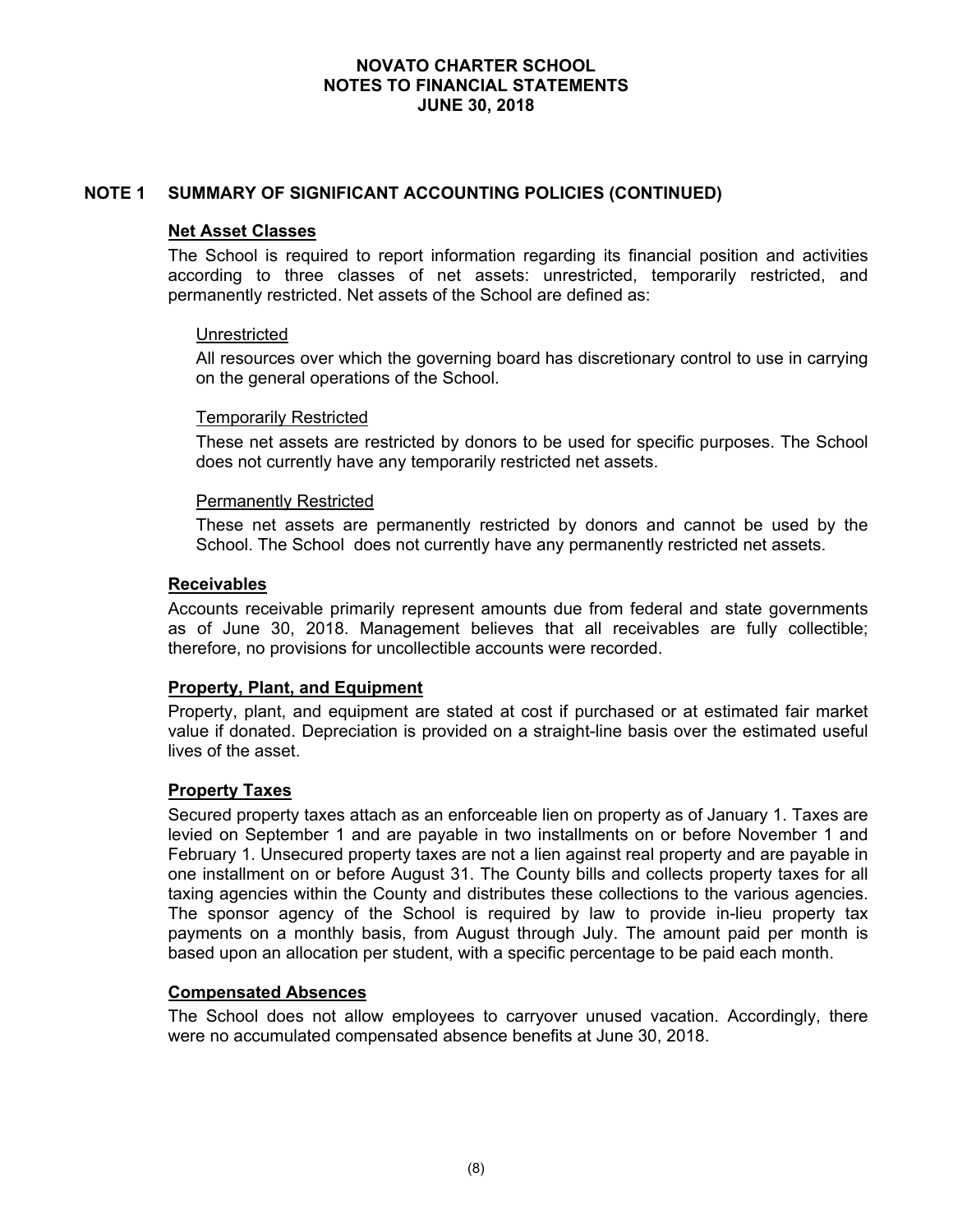## **NOTE 1 SUMMARY OF SIGNIFICANT ACCOUNTING POLICIES (CONTINUED)**

### **Revenue Recognition**

Amounts received from the California Department of Education are recognized as revenue by the School based on the average daily attendance (ADA) of students. Revenue that is restricted is recorded as an increase in unrestricted net assets if the restriction expires in the reporting period in which the revenue is recognized. All other restricted revenues are reported as increases in temporarily restricted net assets.

## **Contributions**

All contributions are considered to be available for unrestricted use unless specifically restricted by the donor. Amounts received that are restricted to specific use or future periods are reported as temporarily restricted. Restricted contributions that are received and released in the same period are reported as unrestricted revenue. Unconditional promises to give expected to be received in one year or less are recorded at net realizable value. Unconditional promises to give expected to be received in more than one year are recorded at fair market value at the date of the promise. Conditional promises to give are not recognized until they become unconditional, that is, when the conditions on which they depend are substantially met.

## **Income Taxes**

The School is a nonprofit entity exempt from the payment of income taxes under Internal Revenue Code Section 501(c)(3) and California Revenue and Taxation Code Section 23701d. Accordingly, no provision has been made for income taxes. Management has determined that all income tax positions are more likely than not of being sustained upon potential audit or examination; therefore, no disclosures of uncertain income tax positions are required. The School files informational returns in the U.S. federal jurisdiction, and the state of California. The statute of limitations for federal and California state purposes is generally three and four years, respectively.

#### **Subsequent Events**

The School has evaluated subsequent events through November 21, 2018, the date these financial statements were available to be issued.

## **NOTE 2 CONCENTRATION OF CREDIT RISK**

The School maintains cash in the County Treasury (the County). The County pools these funds with those of other educational organizations in the County and invests the cash. These pooled funds are carried at costs which approximates market value. Interest earned is deposited quarterly into participating funds. Any investment losses are proportionately shared by all funds in the pool. The County is authorized to deposit cash and invest excess funds by California Government Code Section 53648 et. seq. The funds maintained by the County are either secured by federal depository insurance or collateralized. The fair value of the School's deposits in this pool as of June 30, 2018, as provided by the pool sponsor was approximately \$427,000.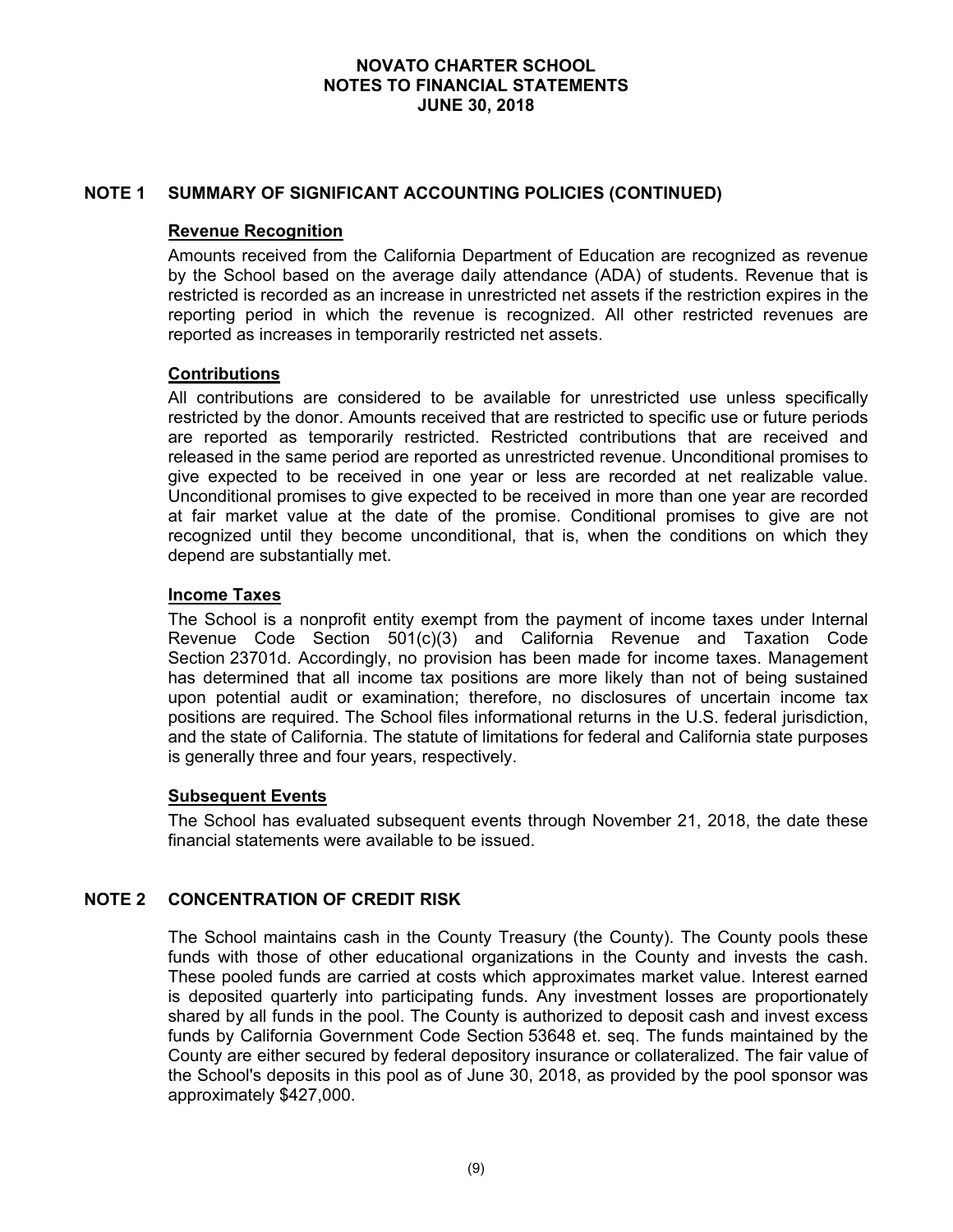### **NOTE 2 CONCENTRATION OF CREDIT RISK (CONTINUED)**

The School also maintains cash balances held in banks and revolving funds which are insured up to \$250,000 by the Federal Depository Insurance Corporation (FDIC). At times, cash in these accounts exceeds the insured amounts. The School has not experienced any losses in such accounts and believes it is not exposed to any significant credit risk on its cash and cash equivalents.

## **NOTE 3 PROPERTY, PLANT, AND EQUIPMENT**

Property, plant, and equipment in the accompanying financial statements is presented net of accumulated depreciation. The School capitalizes all expenditures for land, buildings, and equipment in excess of \$5,000. The range of useful lives is between 3 and 30 years. Depreciation expense was \$30,312 for the year ended June 30, 2018.

The components of property, plant, and equipment as of June 30, 2018 are as follows:

| Building                                        | 638.829    |
|-------------------------------------------------|------------|
| Leasehold Improvements                          | 170.307    |
| Total                                           | 809.136    |
| Less: Accumulated Depreciation and Amortization | (321, 762) |
| Total Property, Plant, and Equipment            | 487.374    |

## **NOTE 4 LINE OF CREDIT**

The School has a revolving line of credit with Umpqua Bank for \$100,000 with an annual interest rate of 5.25%. There was no balance as of June 30, 2018.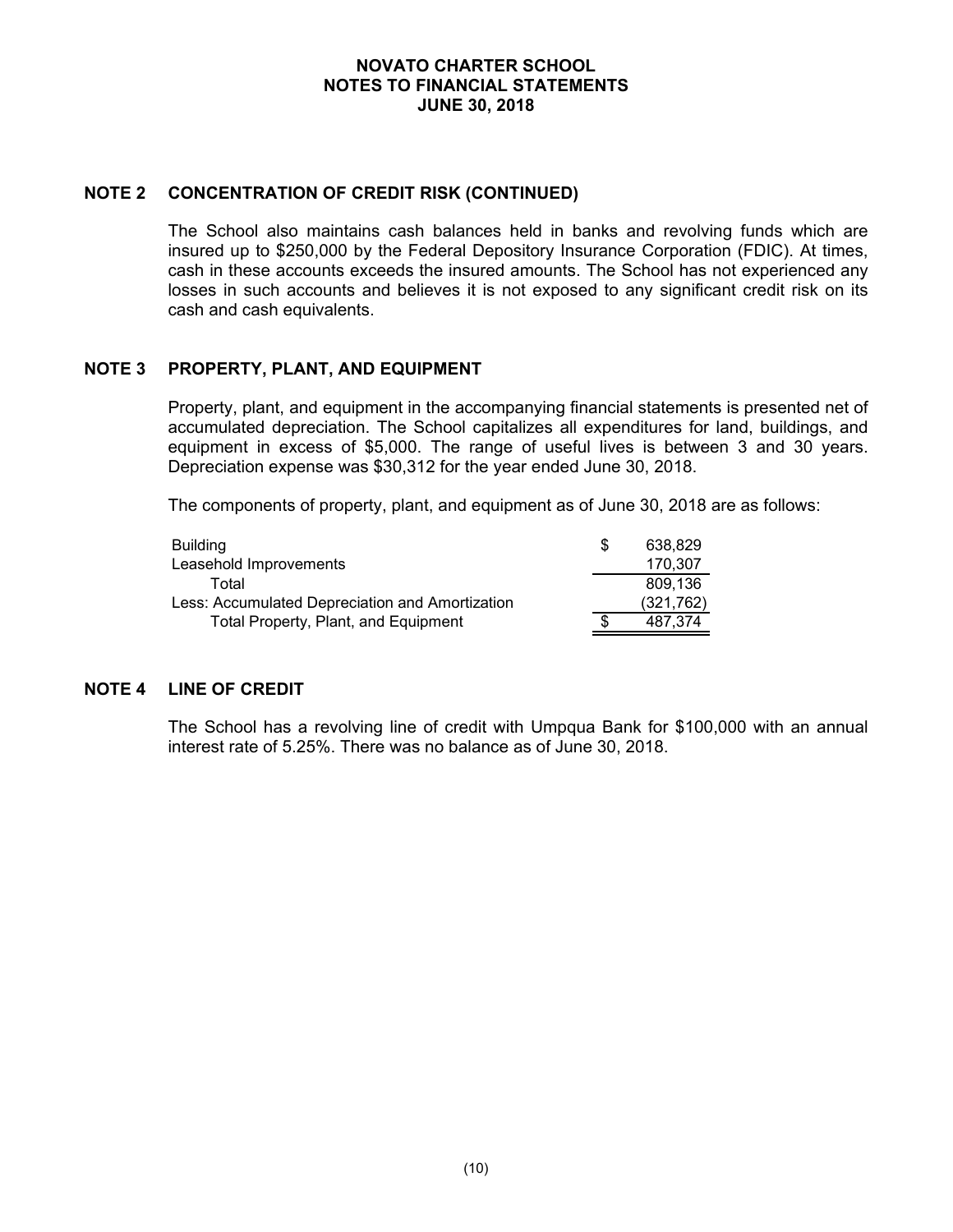#### **NOTE 5 EMPLOYEE RETIREMENT**

### **Multi-Employer Defined Benefit Pension Plans**

Qualified employees are covered under multi-employer defined benefit pension plans maintained by agencies of the state of California.

The risks of participating in these multi-employer defined benefit pension plans are different from single-employer plans because: (a) assets contributed to the multi-employer plan by one employer may be used to provide benefits to employees of other participating employers, (b) the required member, employer, and state contribution rates are set by the California Legislature, and (c) if the School chooses to stop participating in the multiemployer plan, it may be required to pay a withdrawal liability to the plan. The School has no plans to withdraw from this multi-employer plan.

## **State Teachers' Retirement System (STRS)**

#### Plan Description

The School contributes to the State Teachers' Retirement System (STRS), a cost-sharing multi-employer public employee retirement system defined benefit pension plan administered by STRS. Plan information for STRS is not publicly available. The plan provides retirement, disability and survivor benefits to beneficiaries. Benefit provisions are established by State statutes, as legislatively amended, within the State Teachers' Retirement Law. According to the most recently available Comprehensive Annual Financial Report and Actuarial Valuation Report for the year ended June 30, 2017, total STRS plan net assets are \$210 billion, the total actuarial present value of accumulated plan benefits is \$362 billion, contributions from all employers totaled \$4.2 billion, and the plan is 62.6% funded. The School did not contribute more than 5% of the total contributions to the plan.

Copies of the STRS annual financial reports may be obtained from STRS, 7667 Folsom Boulevard, Sacramento, CA 95826 and www.calstrs.com.

#### Funding Policy

Active plan members hired before January 1, 2013 are required to contribute 10.25% of their salary and those hired after are required to contribute 9.205% of their salary. The School is required to contribute an actuarially determined rate. The actuarial methods and assumptions used for determining the rate are those adopted by the STRS Teachers' Retirement Board. Under the 2014 funding plan, employer contributions on compensation creditable to the program will increase every year for the next 7 years, up to 19.10% in 2020-21. The required employer contribution rate for the year ended June 30, 2017 was 14.43% of annual payroll. The contribution requirements of the plan members are established and may be amended by State statute.

The School's contributions to STRS for the past three years are as follows:

|                      |    | Required     | Percent     |
|----------------------|----|--------------|-------------|
| Year Ending June 30, |    | Contribution | Contributed |
| 2016                 | S  | 89.799       | 100%        |
| 2017                 | \$ | 103.822      | 100%        |
| 2018                 | \$ | 120.167      | 100%        |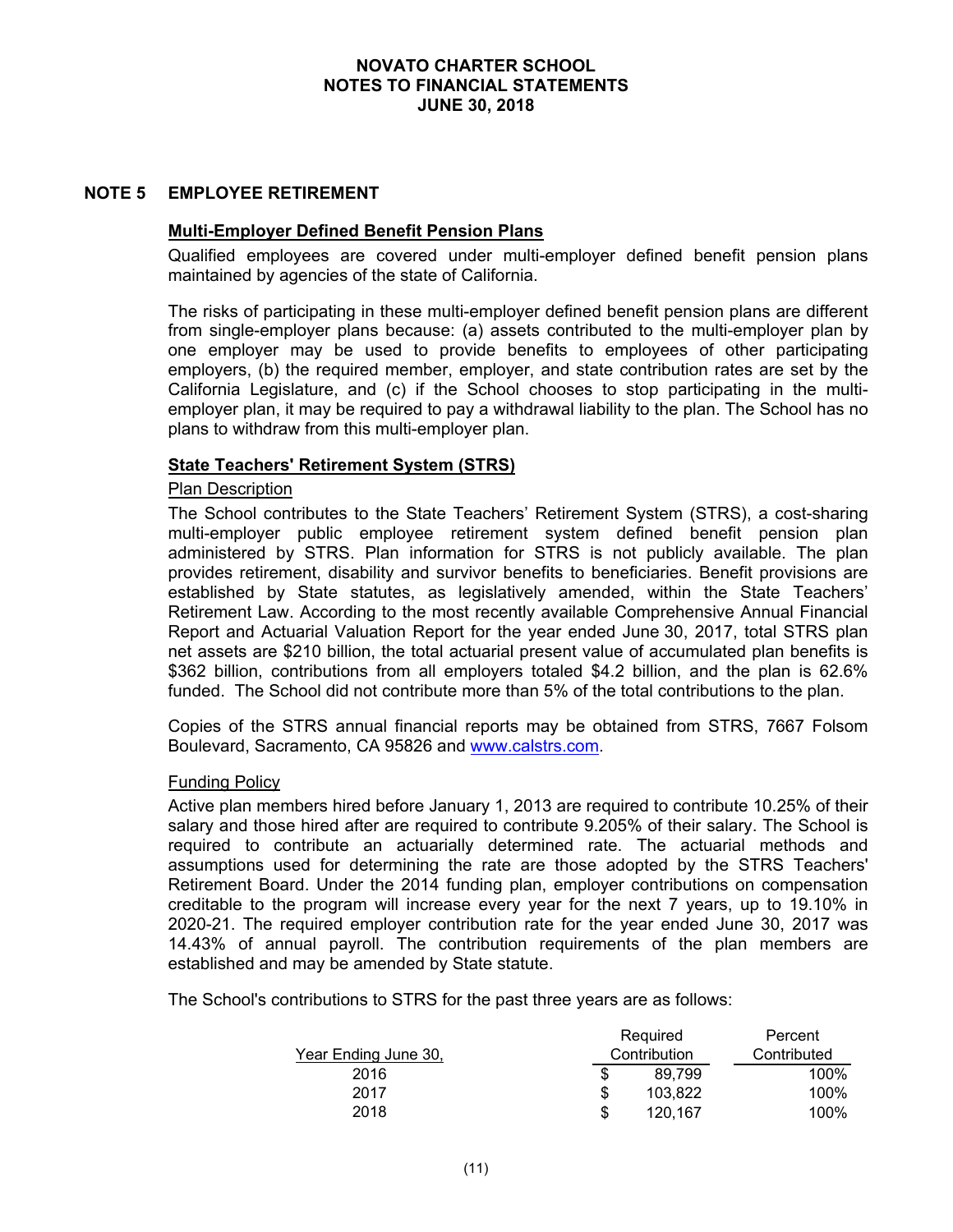## **NOTE 6 EMPLOYEE RETIREMENT (CONTINUED)**

## **Public Employees' Retirement System (PERS)**

# Plan Description

The School contributes to the School Employer Pool under the California Public Employees' Retirement System (CalPERS), a cost-sharing multi-employer public employee retirement system defined benefit pension plan administered by CalPERS. Plan information for PERS is not publicly available The plan provides retirement and disability benefits, annual cost-ofliving adjustments, and death benefits to plan members and beneficiaries. Benefit provisions are established by State statutes, as legislatively amended, within the Public Employees' Retirement Law. According to the most recently available Actuarial Valuation Report for the year ended June 30, 2017, the School Employer Pool total plan assets are \$61 billion, the total pension liability is \$84.9 billion, contributions from all employers totaled \$1.8 billion, and the plan is 72.1% funded. The School did not contribute more than 5% of the total contributions to the plan.

Copies of the CalPERS' annual financial reports may be obtained from the CalPERS Executive Office, 400 P Street, Sacramento, CA 95814 and www.calpers.ca.gov.

#### Funding Policy

Active plan members are required to contribute 7.0% of their salary while new members after January 1, 2013 are required to contribute 6.0% of their salary. The School is required to contribute an actuarially determined rate. The actuarial methods and assumptions used for determining the rate are those adopted by the CalPERS Board of Administration. The required employer contribution rate for year ended June 30, 2018 was 15.53%. The contribution requirements of the plan members are established and may be amended by State statute.

The School's contributions to PERS for each of the last three years are as follows:

|                             |   | Required     | Percent     |
|-----------------------------|---|--------------|-------------|
| <u>Year Ending June 30,</u> |   | Contribution | Contributed |
| 2016                        | S | 58.475       | 100%        |
| 2017                        | S | 64.774       | 100%        |
| 2018                        | S | 67.522       | 100%        |

## **NOTE 6 TRANSACTIONS WITH THE SPONSORING DISTRICT**

One percent of the School's apportionment is paid to the District for oversight and a two percent fee is also paid for certain business services handled by the District.

#### **NOTE 7 CONTINGENCIES**

The School has received state and federal funds for specific purposes that are subject to review and audit by the grantor agencies. Although such audits could generate disallowances under terms of the grants, it is believed that any required reimbursement would not be material.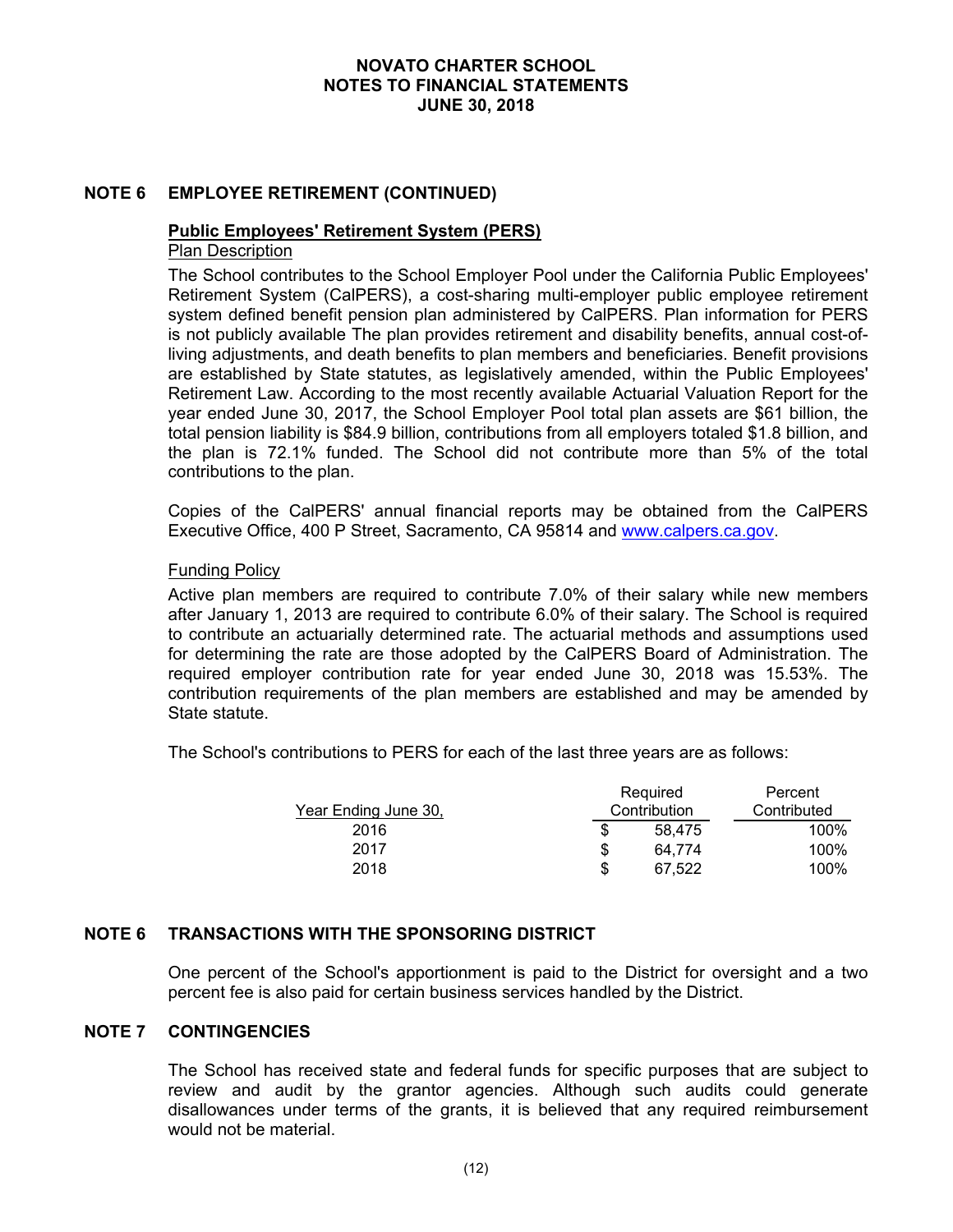# **SUPPLEMENTARY INFORMATION**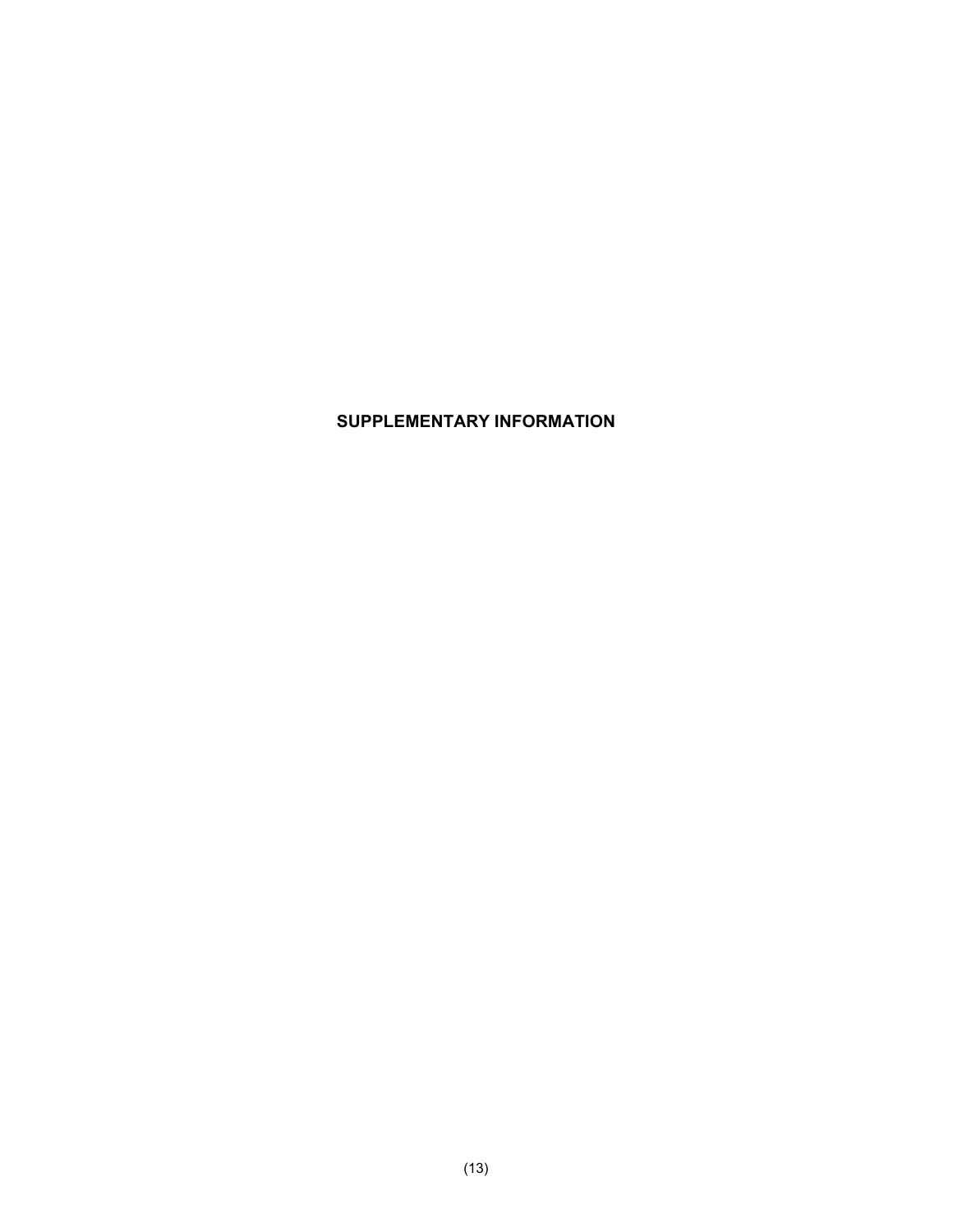#### **NOVATO CHARTER SCHOOL LOCAL EDUCATION AGENCY ORGANIZATION STRUCTURE YEAR ENDED JUNE 30, 2018**

Novato Charter School (the School) is a California nonprofit public benefit corporation and is organized to manage and operate a public K-8 charter school. The School began serving students in August 1996 and is sponsored by the Novato Unified School District (the District).

The District extended the charter through June 30, 2021.

The Charter school number is 0089.

The Board of Directors and the Administrators as of the year ended June 30, 2018 were as follows:

## **BOARD OF DIRECTORS**

| <b>Member</b>  | <b>Office</b> | Term Expires (3 year term) |
|----------------|---------------|----------------------------|
| Nicol Brescia  | Chairman      | 2019                       |
| Erik Berkowitz | Treasurer     | 2019                       |
| Ali Quam       | Secretary     | 2020                       |
| Lia Heath      | Trustee       | 2021                       |
| Craig Allender | Trustee       | 2021                       |

## **ADMINISTRATORS**

Nikki Lloyd Director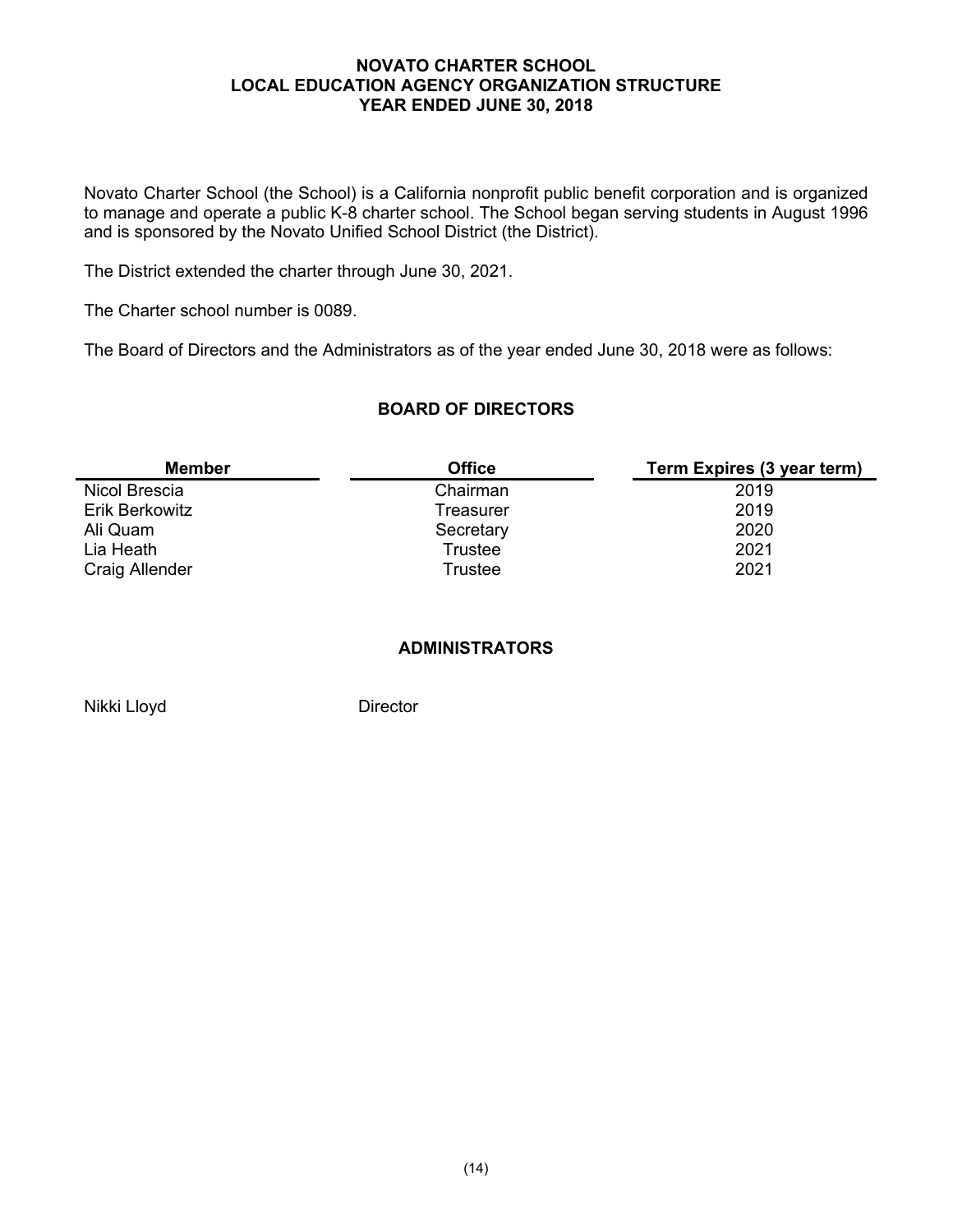## **NOVATO CHARTER SCHOOL SCHEDULE OF INSTRUCTIONAL TIME YEAR ENDED JUNE 30, 2018**

|             |        | Traditional<br>Calendar      |               |
|-------------|--------|------------------------------|---------------|
| Requirement | Actual | Days                         | <b>Status</b> |
| 36,000      | 38,910 | 180                          | In compliance |
| 50,400      | 54,610 | 180                          | In compliance |
| 50,400      | 54,610 | 180                          | In compliance |
| 50,400      | 54,610 | 180                          | In compliance |
| 54,000      | 54,610 | 180                          | In compliance |
| 54,000      | 54,610 | 180                          | In compliance |
| 54,000      | 54,610 | 180                          | In compliance |
| 54,000      | 54,610 | 180                          | In compliance |
| 54,000      | 54,610 | 180                          | In compliance |
|             |        | <b>Instructional Minutes</b> |               |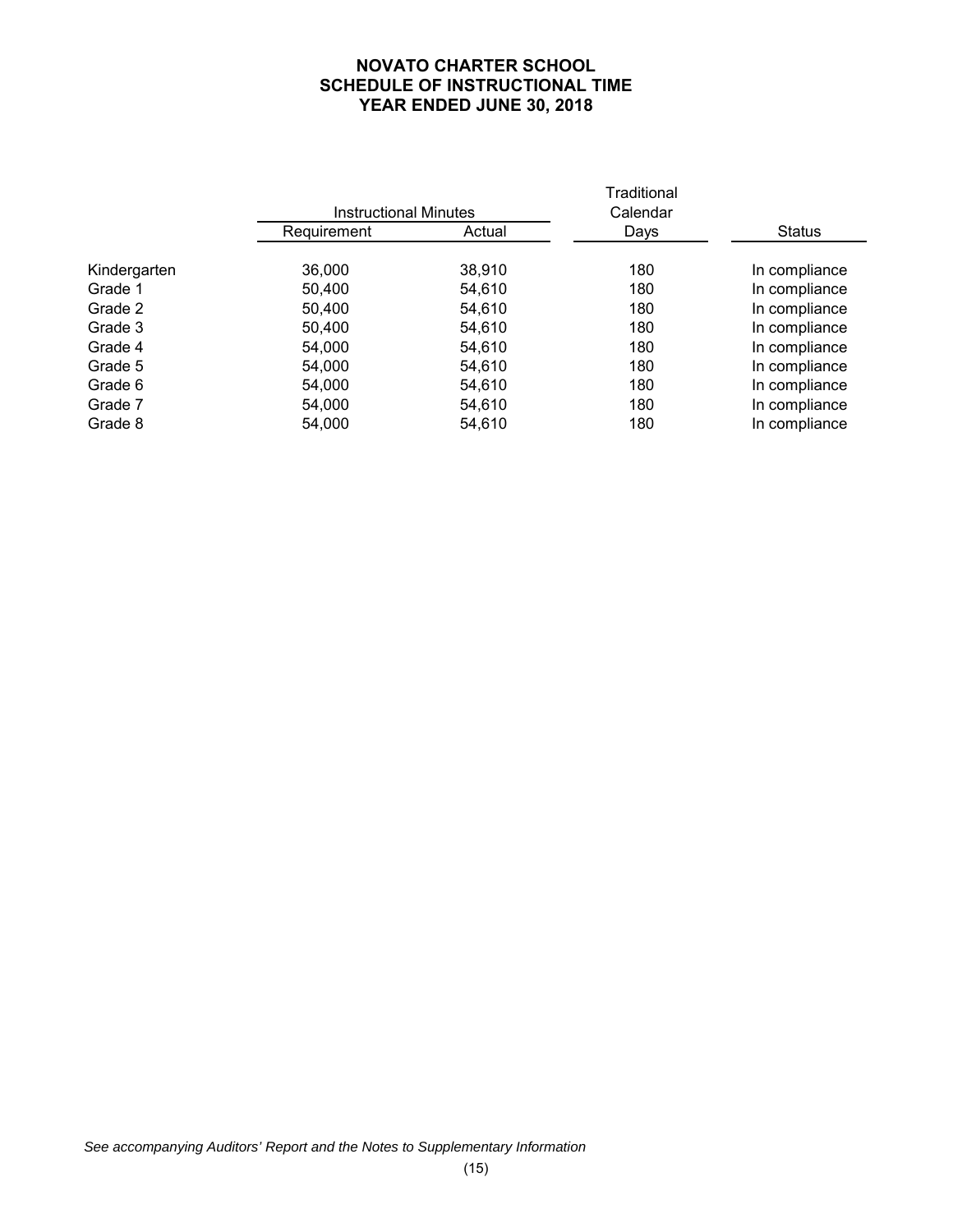#### **NOVATO CHARTER SCHOOL SCHEDULE OF AVERAGE DAILY ATTENDANCE YEAR ENDED JUNE 30, 2018**

|                   | Second Period Report |        | Annual Report |        |
|-------------------|----------------------|--------|---------------|--------|
|                   | Classroom            |        | Classroom     |        |
|                   | Based                | Total  | Based         | Total  |
| Grades TK/K-3     | 128.89               | 128.89 | 129.34        | 129.34 |
| Grades 4-6        | 79.36                | 79.36  | 79.46         | 79.46  |
| Grades 7-8        | 50.86                | 50.86  | 50.57         | 50.57  |
| <b>ADA Totals</b> | 259.11               | 259.11 | 259.37        | 259.37 |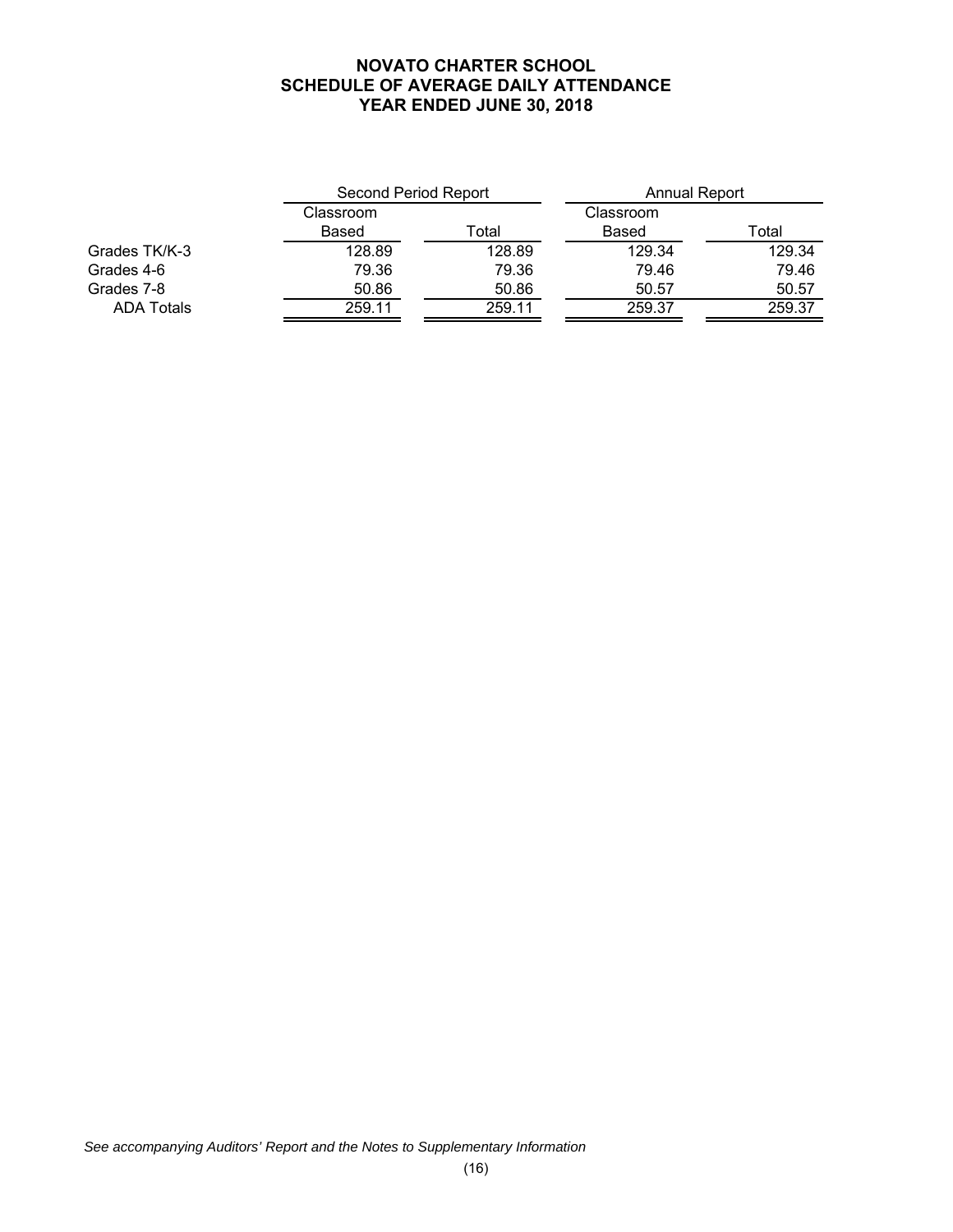## **NOVATO CHARTER SCHOOL RECONCILIATION OF ANNUAL FINANCIAL REPORT WITH AUDITED FINANCIAL STATEMENTS YEAR ENDED JUNE 30, 2018**

There were no differences between the Annual Financial Report and the Audited Financial Statements.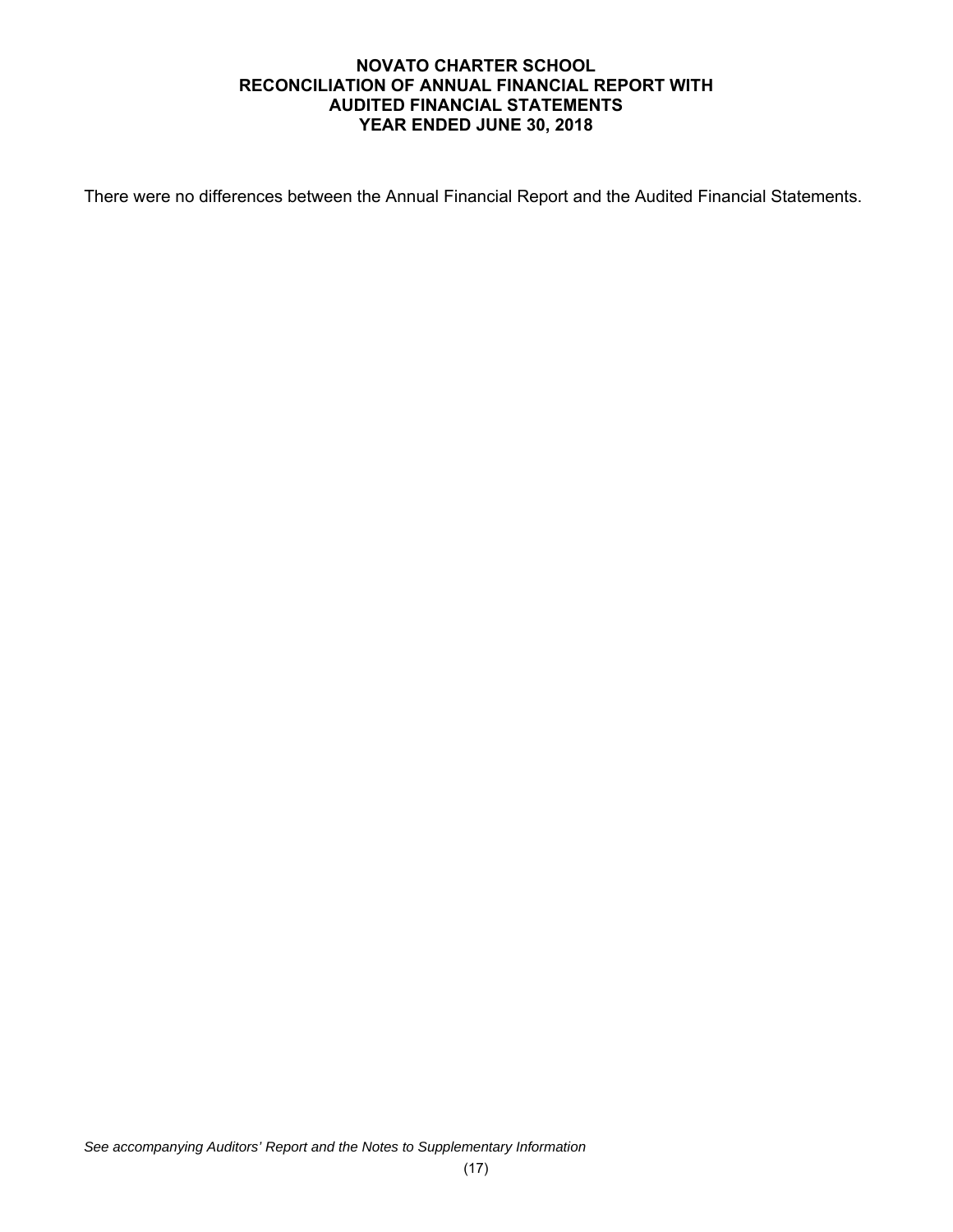#### **NOVATO CHARTER SCHOOL NOTES TO SUPPLEMENTARY INFORMATION YEAR ENDED JUNE 30, 2018**

#### **PURPOSE OF SCHEDULES**

## **NOTE 1 SCHEDULE OF INSTRUCTIONAL TIME**

This schedule presents information on the amount of instructional time offered by the School and whether the School complied with the provisions of California Education Code.

## **NOTE 2 SCHEDULE OF AVERAGE DAILY ATTENDANCE**

Average daily attendance is a measurement of the number of pupils attending classes of the School. The purpose of attendance accounting from a fiscal standpoint is to provide the basis on which apportionments of state funds are made to charter schools. This schedule provides information regarding the attendance of students at various grade levels.

## **NOTE 3 RECONCILIATION OF ANNUAL FINANCIAL REPORT WITH AUDITED FINANCIAL STATEMENTS**

This schedule provides the information necessary to reconcile the net assets of the charter schools as reported on the Annual Financial Report form to the audited financial statements.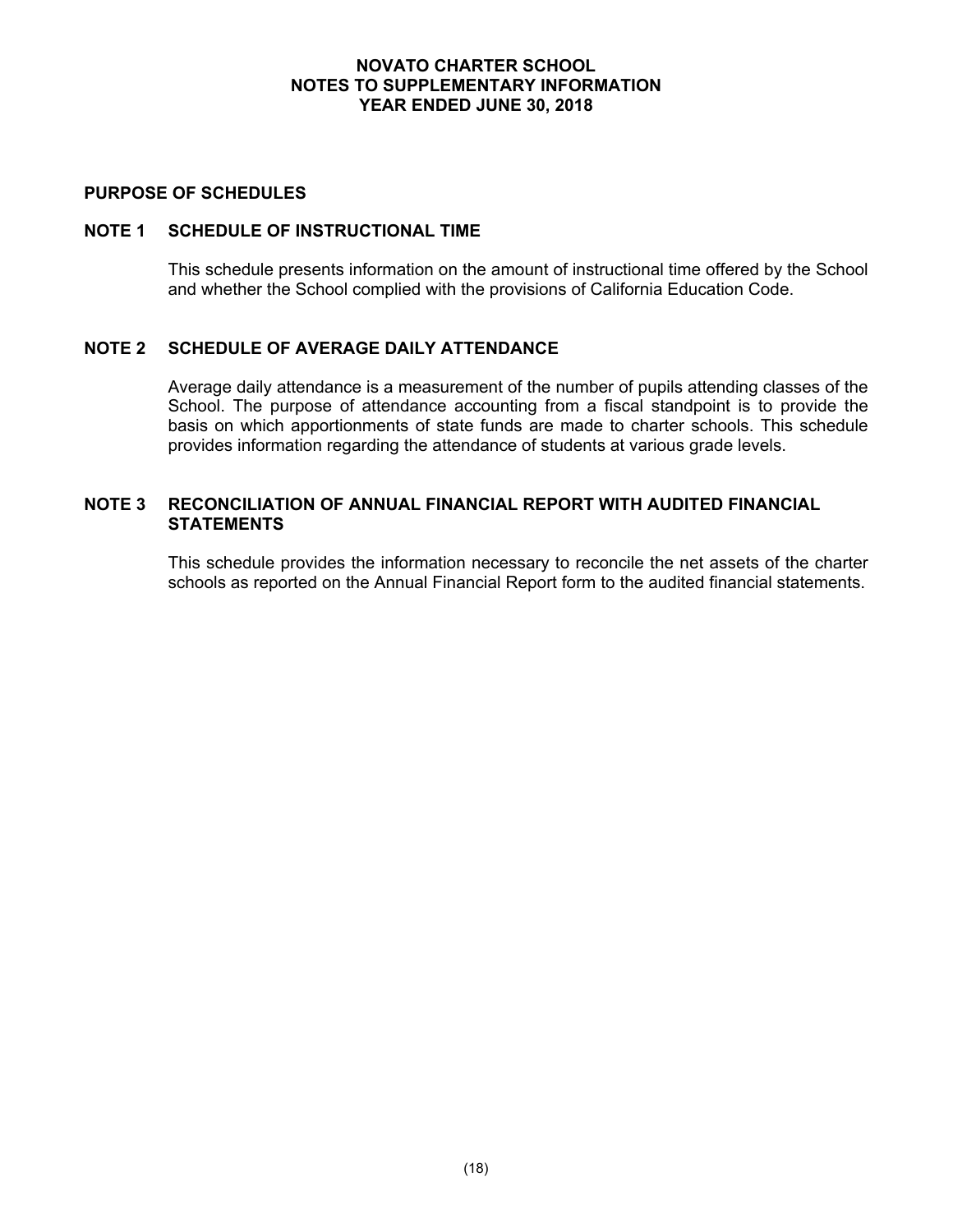

## **INDEPENDENT AUDITORS' REPORT ON INTERNAL CONTROL OVER FINANCIAL REPORTING AND ON COMPLIANCE AND OTHER MATTERS BASED ON AN AUDIT OF FINANCIAL STATEMENTS PERFORMED IN ACCORDANCE WITH GOVERNMENT AUDITING STANDARDS**

Board of Directors Novato Charter School Novato, California

We have audited, in accordance with the auditing standards generally accepted in the United States of America and the standards applicable to financial audits contained in *Government Auditing Standards*  issued by the Comptroller General of the United States, the financial statements of Novato Charter School (the School), a nonprofit California public benefit corporation, which comprise the statement of financial position as of June 30, 2018, and the related statements of activities, cash flows, and functional expenses for the year then ended, the related notes to the financial statements, and have issued our report thereon dated November 21, 2018.

## **Internal Control Over Financial Reporting**

In planning and performing our audit of the financial statements, we considered the School's internal control over financial reporting (internal control) to determine the audit procedures that are appropriate in the circumstances for the purpose of expressing our opinion on the financial statements, but not for the purpose of expressing an opinion on the effectiveness of the School's internal control. Accordingly, we do not express an opinion on the effectiveness of the School's internal control.

A *deficiency in internal control* exists when the design or operation of a control does not allow management or employees, in the normal course of performing their assigned functions, to prevent or detect and correct misstatements on a timely basis. A *material weakness* is a deficiency or a combination of deficiencies in internal control such that there is a reasonable possibility that a material misstatement of the financial statements will not be prevented or detected and corrected on a timely basis. A *significant deficiency* is a deficiency, or a combination of deficiencies, in internal control that is less severe than a material weakness, yet important enough to merit attention by those charged with governance.

Our consideration of internal control was for the limited purpose described in the first paragraph of this section and was not designed to identify all deficiencies in internal control that might be material weaknesses or significant deficiencies. Given these limitations, during our audit we did not identify any deficiencies in internal control that we consider to be material weaknesses. However, material weaknesses may exist that have not been identified.

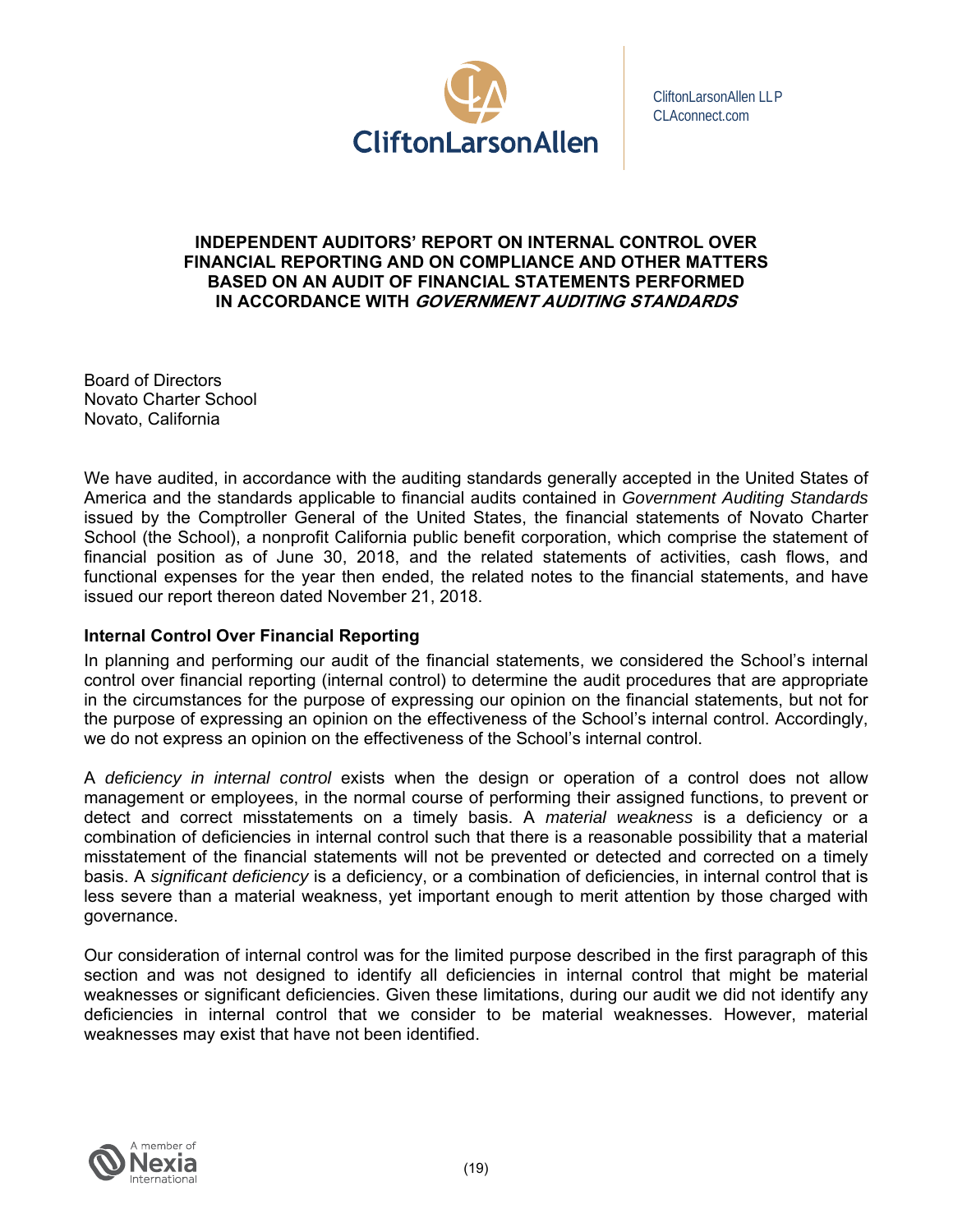### **Compliance and Other Matters**

As part of obtaining reasonable assurance about whether the School's financial statements are free from material misstatement, we performed tests of its compliance with certain provisions of laws, regulations, contracts, and grant agreements, noncompliance with which could have a direct and material effect on the determination of financial statement amounts. However, providing an opinion on compliance with those provisions was not an objective of our audit, and accordingly, we do not express such an opinion. The results of our tests disclosed no instances of noncompliance or other matters that are required to be reported under *Government Auditing Standards*.

## **Purpose of this Report**

The purpose of this report is solely to describe the scope of our testing of internal control and compliance and the results of that testing, and not to provide an opinion on the effectiveness of the entity's internal control or on compliance. This report is an integral part of an audit performed in accordance with *Government Auditing Standards* in considering the entity's internal control and compliance. Accordingly, this communication is not suitable for any other purpose.

## **CliftonLarsonAllen LLP**

Glendora, California November 21, 2018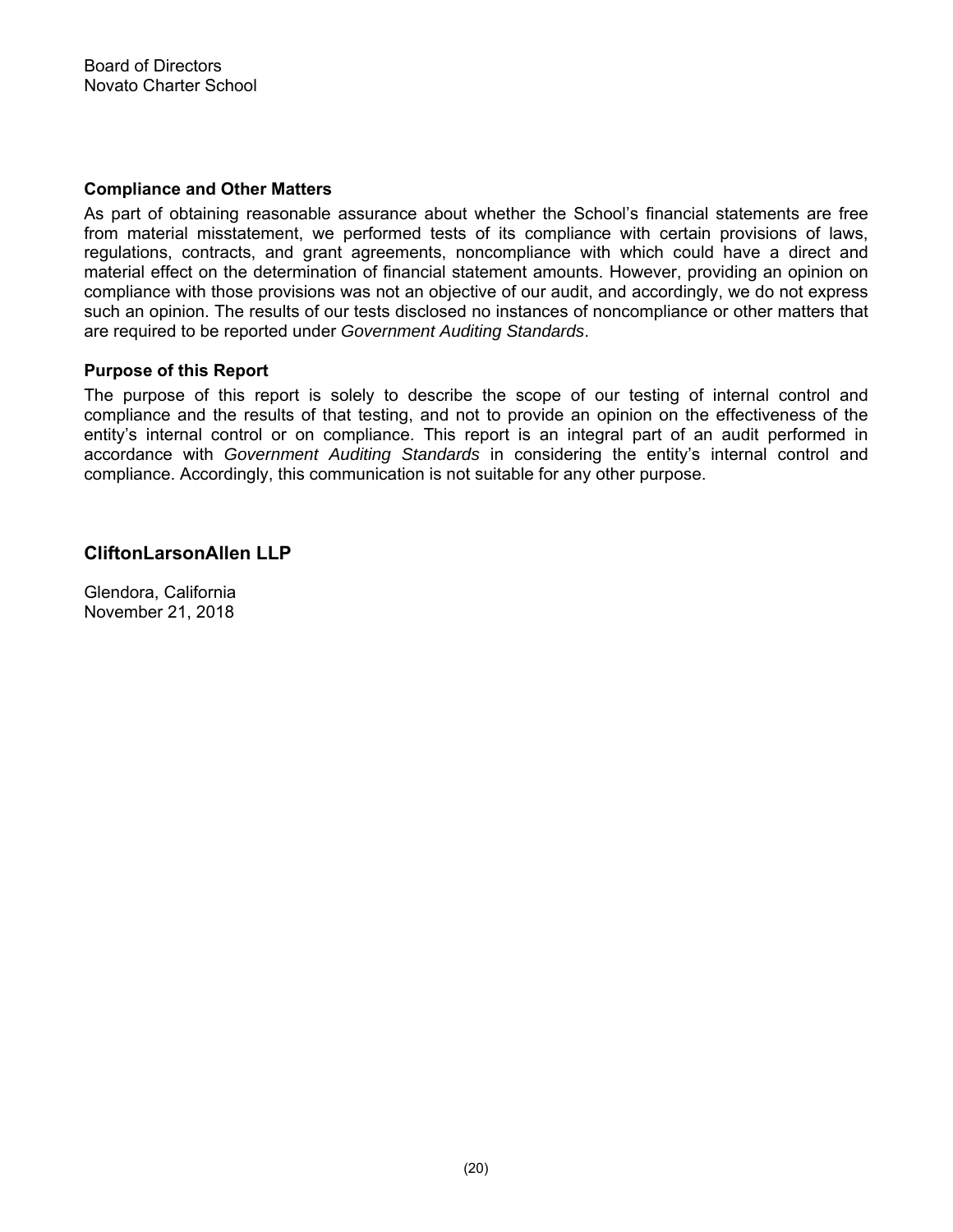

## **INDEPENDENT AUDITORS' REPORT ON STATE COMPLIANCE**

Board of Directors Novato Charter School Novato, California

We have audited Novato Charter School's (the School) compliance with the types of compliance requirements described in the *2017-2018 Guide for Annual Audits of K-12 Local Education Agencies and State Compliance Reporting,* published by the Education Audit Appeals Panel for the year ended June 30, 2018. The School's state compliance requirements are identified in the table below.

## **Management's Responsibility**

Management is responsible for the compliance with the state laws and regulations as identified below.

## **Auditors' Responsibility**

Our responsibility is to express an opinion on the School's compliance based on our audit of the types of compliance requirements referred to below. We conducted our audit of compliance in accordance with auditing standards generally accepted in the United States of America, the standards applicable to financial audits contained in *Government Auditing Standards*, issued by the Comptroller General of the United States, and the *2017-2018 Guide for Annual Audits of K-12 Local Education Agencies and State Compliance Reporting*, published by the Education Audit Appeals Panel. Those standards require that we plan and perform the audit to obtain reasonable assurance about whether noncompliance with the specific areas listed below has occurred. An audit includes examining, on a test basis, evidence about the School's compliance with those requirements and performing such other procedures as we considered necessary in the circumstances. We believe that our audit provides a reasonable basis for our opinion on state compliance. Our audit does not provide a legal determination of the School's compliance.

## **Compliance Requirements Tested**

In connection with the audit referred to above, we selected and tested transactions and records to determine the School's compliance with the laws and regulations applicable to the following items:

| Description                                                         | Procedures<br>Performed |
|---------------------------------------------------------------------|-------------------------|
| School Districts, County Offices of Education, and Charter Schools: |                         |
| <b>Educator Effectiveness</b>                                       | Yes                     |
| California Clean Energy Jobs Act                                    | Yes                     |
| Before/After School Education and Safety Program                    | Not applicable          |
| Proper Expenditure of Education Protection Account Funds            | Yes                     |

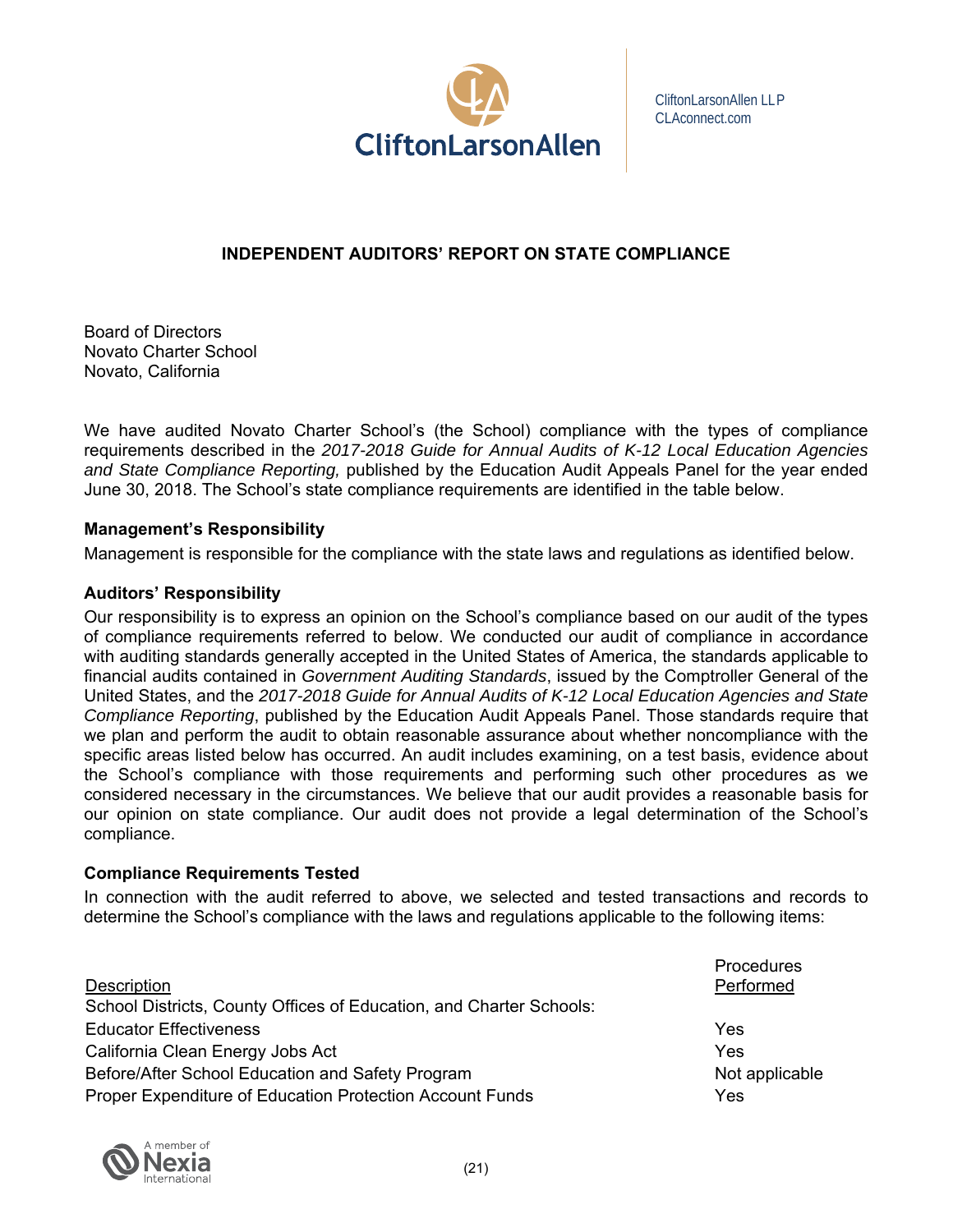|                                                             | <b>Procedures</b> |
|-------------------------------------------------------------|-------------------|
| <b>Description</b>                                          | Performed         |
| Unduplicated Local Control Funding Formula Pupil Counts     | Yes               |
| Local Control and Accountability Plan                       | Yes               |
| Independent Study-Course Based                              | Not applicable    |
| <b>Charter Schools:</b>                                     |                   |
| Attendance                                                  | Yes               |
| Mode of Instruction                                         | Yes               |
| Nonclassroom-based instructional/independent study          | Not applicable    |
| Determination of funding for nonclassroom-based instruction | Not applicable    |
| Annual instructional minutes - classroom based              | Yes               |
| <b>Charter School Facility Grant Program</b>                | Not applicable    |

## **Opinion on State Compliance**

In our opinion, the School complied with the laws and regulations of the state programs referred to above in all material respects for the year ended June 30, 2018.

## **Purpose of this Report**

The purpose of this report on state compliance is solely to describe the results of testing based on the requirements of the *2017-2018 Guide for Annual Audits of K-12 Local Education Agencies and State Compliance Reporting*, published by the Education Audit Appeals Panel. Accordingly, this report is not suitable for any other purpose.

## **CliftonLarsonAllen LLP**

Glendora, California November 21, 2018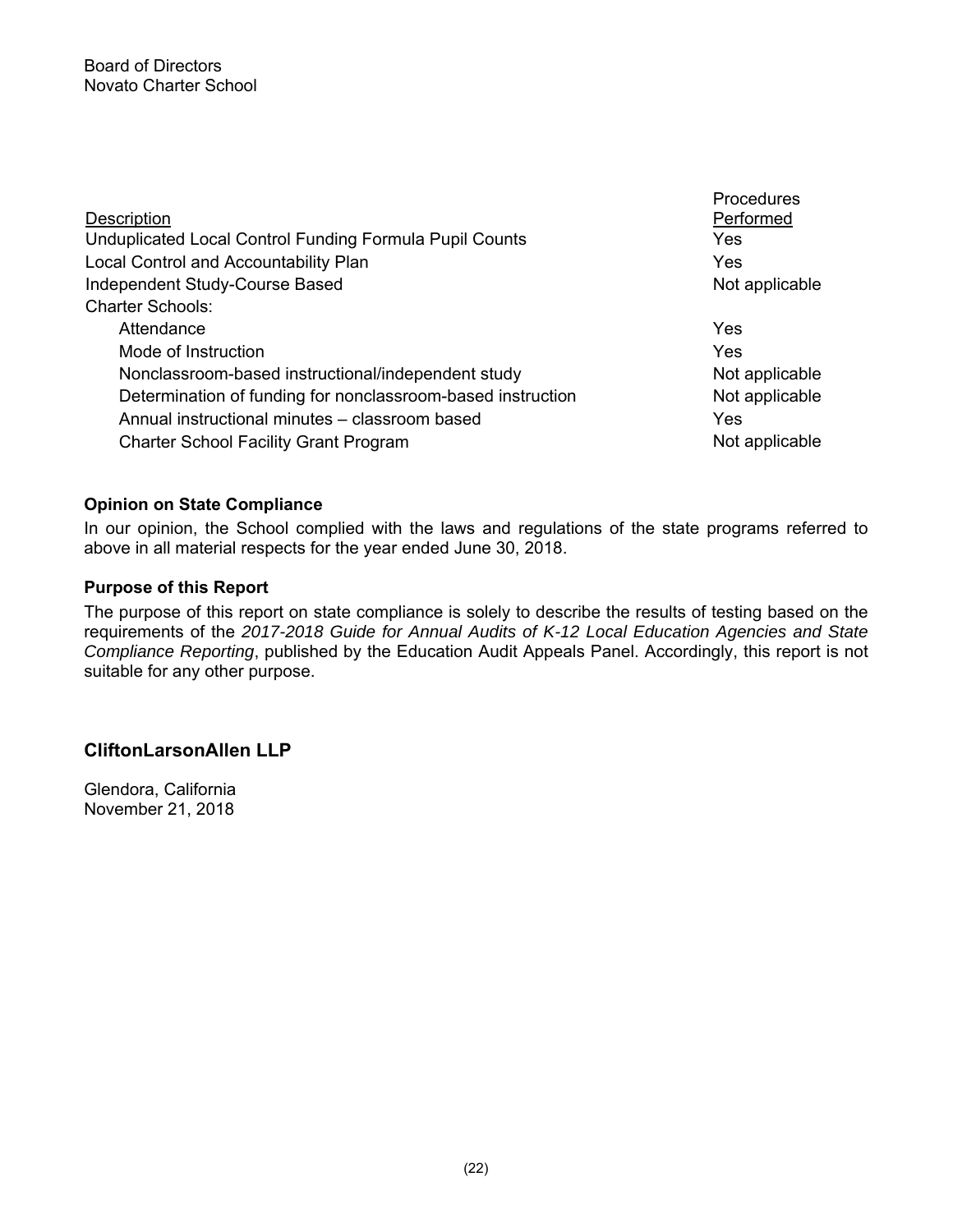#### **NOVATO CHARTER SCHOOL SCHEDULE OF FINDINGS AND QUESTIONED COSTS (CONTINUED) YEAR ENDED JUNE 30, 2018**

All audit findings must be identified as one or more of the following categories:

| Five Digit Code | <b>Finding Types</b>                     |
|-----------------|------------------------------------------|
| 10000           | Attendance                               |
| 20000           | Inventory of Equipment                   |
| 30000           | Internal Control                         |
| 40000           | <b>State Compliance</b>                  |
| 42000           | <b>Charter School Facilities Program</b> |
| 50000           | <b>Federal Compliance</b>                |
| 60000           | <b>Miscellaneous</b>                     |
| 61000           | <b>Classroom Teacher Salaries</b>        |
| 62000           | Local Control Accountability Plan        |
| 70000           | <b>Instructional Materials</b>           |
| 71000           | <b>Teacher Misassignments</b>            |
| 72000           | <b>School Accountability Report Card</b> |
|                 |                                          |

There were no findings and questioned costs related to the basic financial statements state awards for June 30, 2018.

Our audit did not disclose any matters required to be reported in accordance with *Government Auditing Standards*.